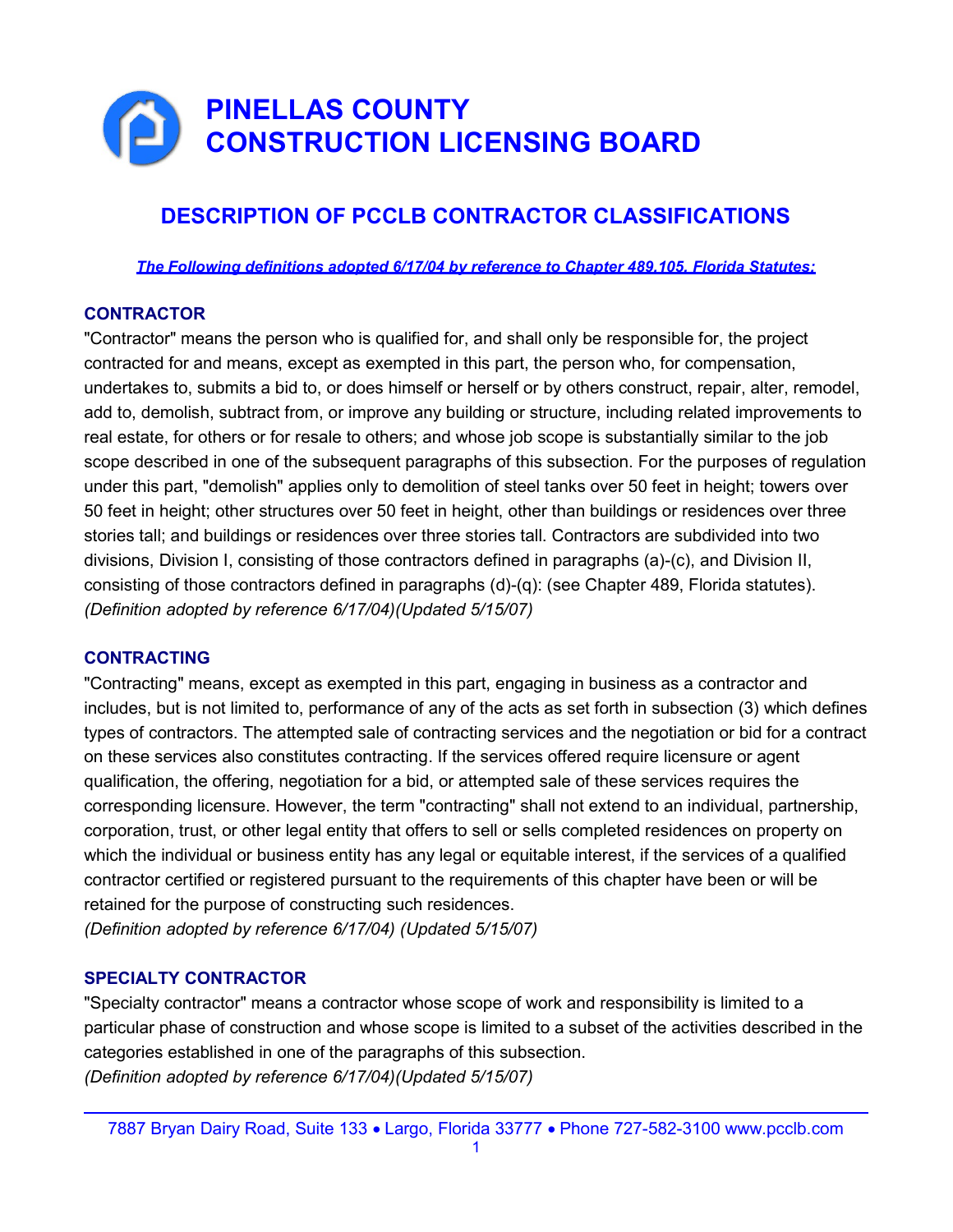#### GENERAL CONTRACTOR

"General contractor" means a contractor whose services are unlimited as to the type of work which he or she may do, who may contract for any activity requiring licensure under this part, and who may perform any work requiring licensure under this part, except as otherwise expressly provided in s. 489.113.

(Established 6/28/73) (Definition amended 6/17/04) (Updated 5/15/07)

#### BUILDING CONTRACTOR

"Building contractor" means a contractor whose services are limited to construction of commercial buildings and single-dwelling or multiple-dwelling residential buildings, which commercial or residential buildings do not exceed three stories in height, and accessory use structures in connection therewith or a contractor whose services are limited to remodeling, repair, or improvement of any size building if the services do not affect the structural members of the building.

(Established 6/28/73) (Definition amended 6/17/04) (Updated 5/15/07)

### RESIDENTIAL CONTRACTOR

"Residential contractor" means a contractor whose services are limited to construction, remodeling, repair, or improvement of one-family, two-family, or three-family residences not exceeding two habitable stories above no more than one uninhabitable story and accessory use structures in connection therewith.

(Established 6/28/73) (Definition amended 6/17/04) (Updated 5/15/07)

#### PLUMBING CONTRACTOR

"Plumbing contractor" means a contractor whose contracting business consists of the execution of contracts requiring the experience, financial means, knowledge, and skill to install, maintain, repair, alter, extend, or, when not prohibited by law, design plumbing. A plumbing contractor may install, maintain, repair, alter, extend, or, when not prohibited by law, design the following without obtaining any additional local regulatory license, certificate, or registration: sanitary drainage or storm drainage facilities; venting systems; public or private water supply systems; septic tanks; drainage and supply wells; swimming pool piping; irrigation systems; or solar heating water systems and all appurtenances, apparatus, or equipment used in connection therewith, including boilers and pressure process piping and including the installation of water, natural gas, liquefied petroleum gas and related venting, and storm and sanitary sewer lines; and water and sewer plants and substations. The scope of work of the plumbing contractor also includes the design, when not prohibited by law, and installation, maintenance, repair, alteration, or extension of air-piping, vacuum line piping, oxygen line piping, nitrous oxide piping, and all related medical gas systems; fire line standpipes and fire sprinklers to the extent authorized by law; ink and chemical lines; fuel oil and gasoline piping and tank and pump installation, except bulk storage plants; and pneumatic control piping systems, all in such a manner as to comply with all plans, specifications, codes, laws, and regulations applicable. The scope of work of the plumbing contractor shall apply to private property and public property, shall include any excavation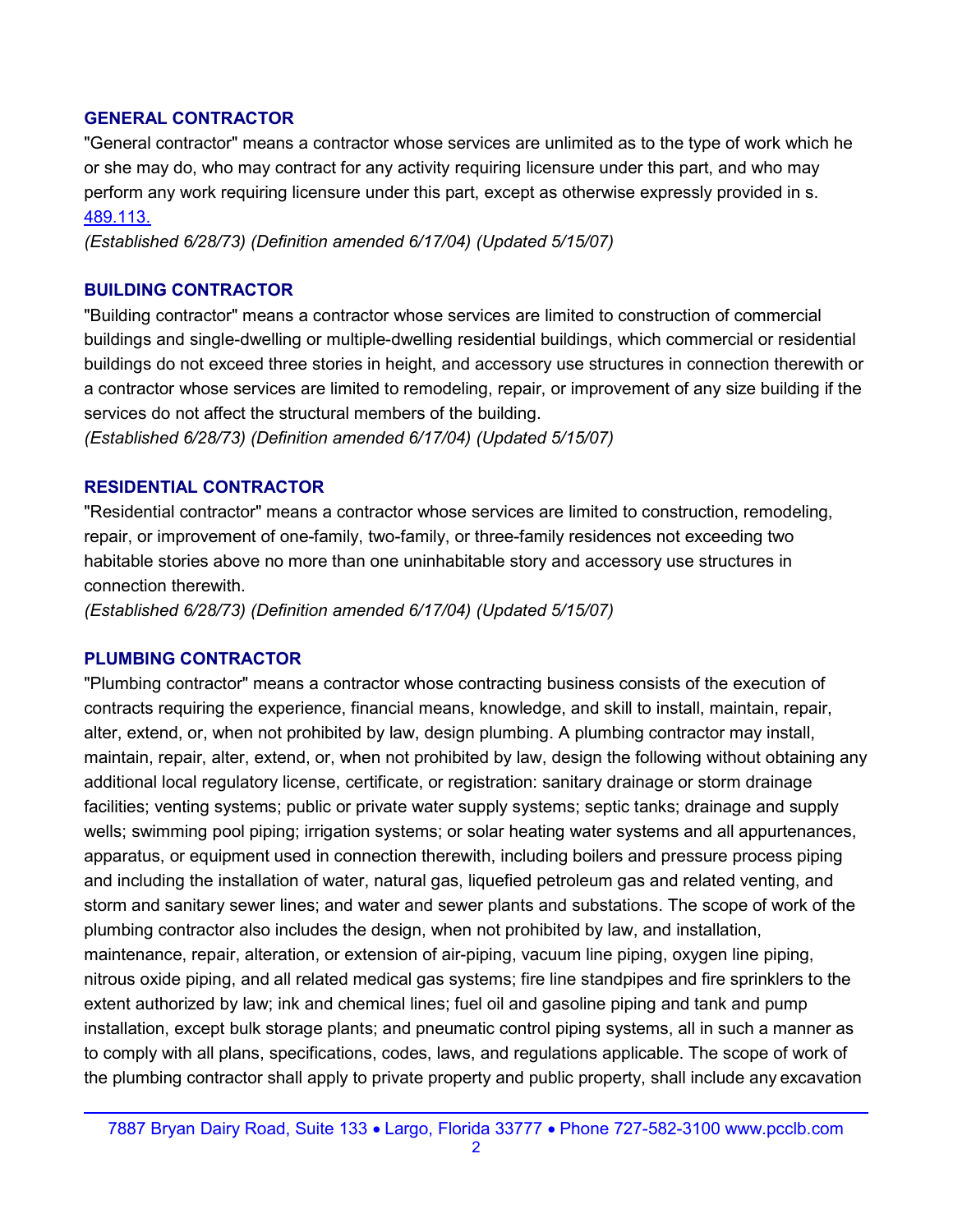work incidental thereto, and shall include the work of the specialty plumbing contractor. Such contractor shall subcontract, with a qualified contractor in the field concerned, all other work incidental to the work but which is specified herein as being the work of a trade other than that of a plumbing contractor. Nothing in this definition shall be construed to limit the scope of work of any specialty contractor certified pursuant to s. 489.113(6). Nothing in this definition shall be construed to require certification or registration under this part of any authorized employee of a public natural gas utility or of a private natural gas utility regulated by the Public Service Commission when disconnecting and reconnecting water lines in the servicing or replacement of an existing water heater. (Established 6/28/73) (Definition amended 6/17/04) (Updated 5/15/07)

#### MECHANICAL CONTRACTOR

"Mechanical contractor" means a contractor whose services are unlimited in the execution of contracts requiring the experience, knowledge, and skill to install, maintain, repair, fabricate, alter, extend, or design, when not prohibited by law, central air-conditioning, refrigeration, heating, and ventilating systems, including duct work in connection with a complete system only to the extent such duct work is performed by the contractor as is necessary to make complete an air-distribution system, boiler and unfired pressure vessel systems, lift station equipment and piping, and all appurtenances, apparatus, or equipment used in connection therewith, and any duct cleaning and equipment sanitizing which requires at least a partial disassembling of the system; to install, maintain, repair, fabricate, alter, extend, or design, when not prohibited by law, piping, insulation of pipes, vessels and ducts, pressure and process piping, pneumatic control piping, gasoline tanks and pump installations and piping for same, standpipes, air piping, vacuum line piping, oxygen lines, nitrous oxide piping, ink and chemical lines, fuel transmission lines, liquefied petroleum gas lines within buildings, and natural gas fuel lines within buildings; to replace, disconnect, or reconnect power wiring on the load side of the dedicated existing electrical disconnect switch; to install, disconnect, and reconnect low voltage heating, ventilating, and air-conditioning control wiring; and to install a condensate drain from an air-conditioning unit to an existing safe waste or other approved disposal other than a direct connection to a sanitary system. The scope of work for such contractor shall also include any excavation work incidental thereto, but shall not include any work such as potable water lines or connections thereto, sanitary sewer lines, swimming pool piping and filters, or electrical power wiring. (Established 6/28/73) (Definition amended 6/17/04) (Updated 5/15/07)

### CLASS A AIR-CONDITIONING CONTRACTOR

"Class A air-conditioning contractor" means a contractor whose services are unlimited in the execution of contracts requiring the experience, knowledge, and skill to install, maintain, repair, fabricate, alter, extend, or design, when not prohibited by law, central air-conditioning, refrigeration, heating, and ventilating systems, including duct work in connection with a complete system only to the extent such duct work is performed by the contractor as is necessary to make complete an air-distribution system, boiler and unfired pressure vessel systems, and all appurtenances, apparatus, or equipment used in connection therewith, and any duct cleaning and equipment sanitizing which requires at least a partial disassembling of the system; to install, maintain, repair, fabricate, alter, extend, or design, when not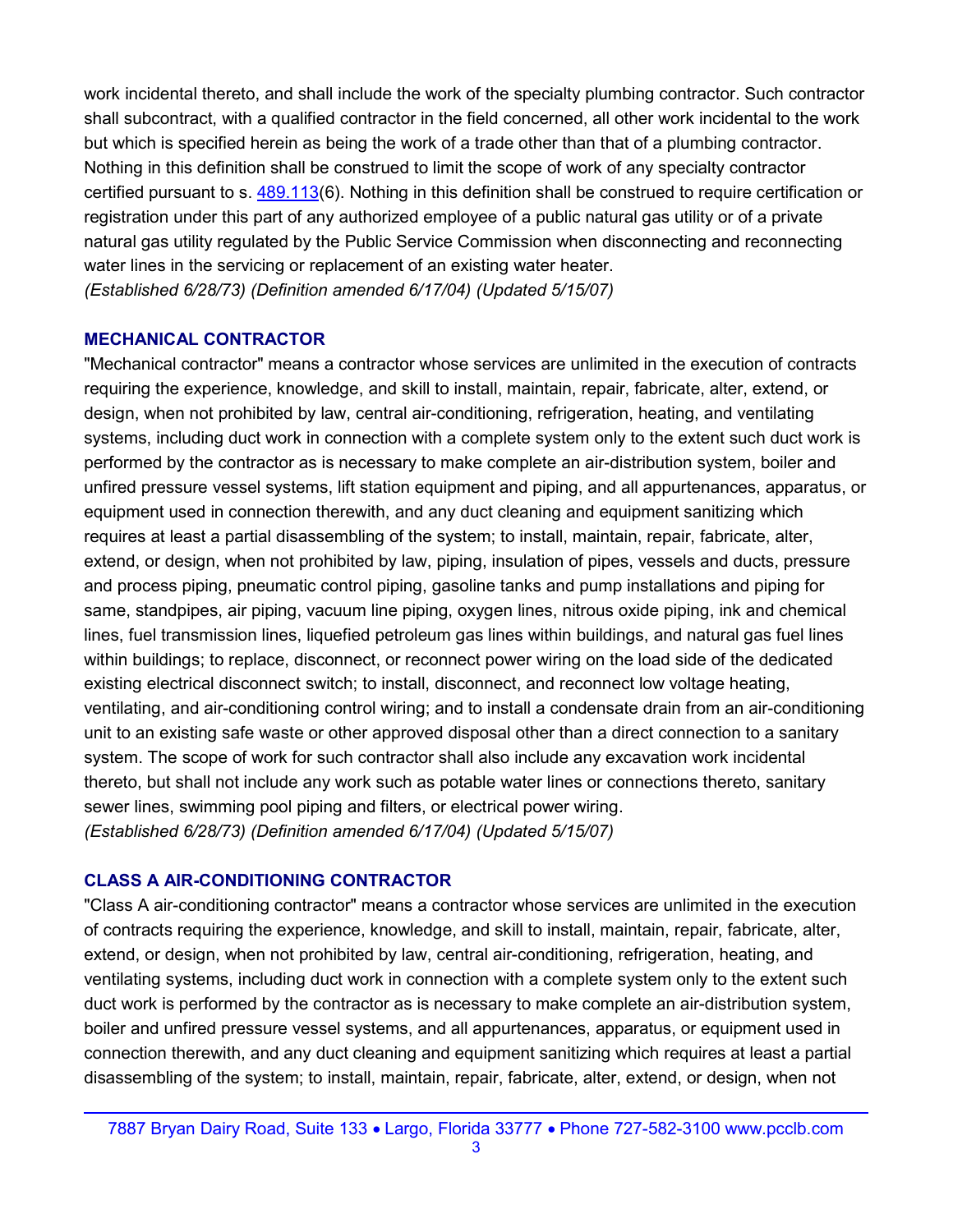prohibited by law, piping, insulation of pipes, vessels and ducts, pressure and process piping, and pneumatic control piping; to replace, disconnect, or reconnect power wiring on the load side of the dedicated existing electrical disconnect switch; to install, disconnect, and reconnect low voltage heating, ventilating, and air-conditioning control wiring; and to install a condensate drain from an airconditioning unit to an existing safe waste or other approved disposal other than a direct connection to a sanitary system. The scope of work for such contractor shall also include any excavation work incidental thereto, but shall not include any work such as liquefied petroleum or natural gas fuel lines within buildings, except for disconnecting or reconnecting changeouts of liquefied petroleum or natural gas appliances within buildings; potable water lines or connections thereto; sanitary sewer lines; swimming pool piping and filters; or electrical power wiring.

(Established 7/2/75) (Definition amended 6/17/04) (Updated 5/15/07)

### CLASS B AIR-CONDITIONING CONTRACTOR

"Class B air-conditioning contractor" means a contractor whose services are limited to 25 tons of cooling and 500,000 Btu of heating in any one system in the execution of contracts requiring the experience, knowledge, and skill to install, maintain, repair, fabricate, alter, extend, or design, when not prohibited by law, central air-conditioning, refrigeration, heating, and ventilating systems, including duct work in connection with a complete system only to the extent such duct work is performed by the contractor as is necessary to make complete an air-distribution system being installed under this classification, and any duct cleaning and equipment sanitizing which requires at least a partial disassembling of the system; to install, maintain, repair, fabricate, alter, extend, or design, when not prohibited by law, piping and insulation of pipes, vessels, and ducts; to replace, disconnect, or reconnect power wiring on the load side of the dedicated existing electrical disconnect switch; to install, disconnect, and reconnect low voltage heating, ventilating, and air-conditioning control wiring; and to install a condensate drain from an air-conditioning unit to an existing safe waste or other approved disposal other than a direct connection to a sanitary system. The scope of work for such contractor shall also include any excavation work incidental thereto, but shall not include any work such as liquefied petroleum or natural gas fuel lines within buildings, except for disconnecting or reconnecting changeouts of liquefied petroleum or natural gas appliances within buildings; potable water lines or connections thereto; sanitary sewer lines; swimming pool piping and filters; or electrical power wiring. (Established 7/2/75) (Definition amended 6/17/04) (Updated 5/15/07)

### CLASS C AIR CONDITIONING CONTRACTOR

"Class C air-conditioning contractor" means a contractor whose business is limited to the servicing of air-conditioning, heating, or refrigeration systems, including any duct cleaning and equipment sanitizing which requires at least a partial disassembling of the system, and whose certification or registration, issued pursuant to this part, was valid on October 1, 1988. No person not previously registered or certified as a Class C air-conditioning contractor as of October 1, 1988, shall be so registered or certified after October 1, 1988. However, the board shall continue to license and regulate those Class C air-conditioning contractors who held Class C licenses prior to October 1, 1988. (Established 7/2/75) (Definition amended 6/17/04) (Updated 5/15/07)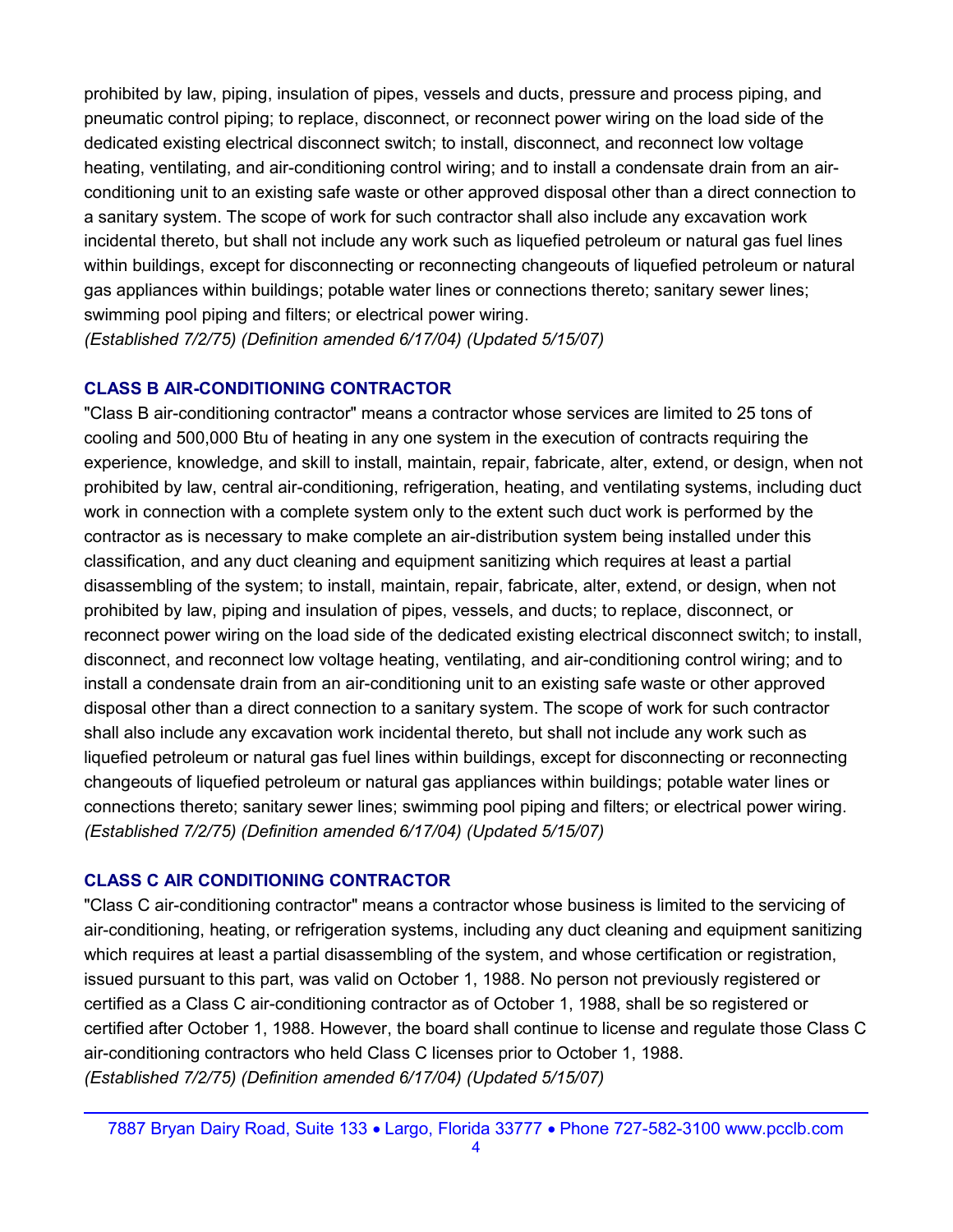#### SHEET METAL CONTRACTOR

"Sheet metal contractor" means a contractor whose services are unlimited in the sheet metal trade and who has the experience, knowledge, and skill necessary for the manufacture, fabrication, assembling, handling, erection, installation, dismantling, conditioning, adjustment, insulation, alteration, repair, servicing, or design, when not prohibited by law, of ferrous or nonferrous metal work of U.S. No. 10 gauge or its equivalent or lighter gauge and of other materials, including, but not limited to, fiberglass, used in lieu thereof and of air-handling systems, including the setting of air-handling equipment and reinforcement of same, the balancing of air-handling systems, and any duct cleaning and equipment sanitizing which requires at least a partial disassembling of the system. (Established 7/2/75) (Definition amended 6/17/04) (Updated 5/15/07)

#### ROOFING CONTRACTOR

"Roofing contractor" means a contractor whose services are unlimited in the roofing trade and who has the experience, knowledge, and skill to install, maintain, repair, alter, extend, or design, when not prohibited by law, and use materials and items used in the installation, maintenance, extension, and alteration of all kinds of roofing, waterproofing, and coating, except when coating is not represented to protect, repair, waterproof, stop leaks, or extend the life of the roof. The scope of work of a roofing contractor also includes required roof-deck attachments and any repair or replacement of wood roof sheathing or fascia as needed during roof repair or replacement. (Established 1973) (Definition amended 6/17/04) (Updated 11/18/08)

#### COMMERCIAL SWIMMING POOL/SPA CONTRACTOR

"Commercial pool/spa contractor" means a contractor whose scope of work involves, but is not limited to, the construction, repair, and servicing of any swimming pool, or hot tub or spa, whether public, private, or otherwise, regardless of use. The scope of work includes the installation, repair, or replacement of existing equipment, any cleaning or equipment sanitizing which requires at least a partial disassembling, excluding filter changes, and the installation of new pool/spa equipment, interior finishes, the installation of package pool heaters, the installation of all perimeter piping and filter piping, and the construction of equipment rooms or housing for pool/spa equipment, and also includes the scope of work of a swimming pool/spa servicing contractor. The scope of such work does not include direct connections to a sanitary sewer system or to potable water lines. The installation, construction, modification, or replacement of equipment permanently attached to and associated with the pool or spa for the purpose of water treatment or cleaning of the pool or spa requires licensure; however, the usage of such equipment for the purposes of water treatment or cleaning shall not require licensure unless the usage involves construction, modification, or replacement of such equipment. Water treatment that does not require such equipment does not require a license. In addition, a license shall not be required for the cleaning of the pool or spa in any way that does not affect the structural integrity of the pool or spa or its associated equipment.

(Established 9/13/82) (Definition amended 6/17/04) (Updated 5/15/07)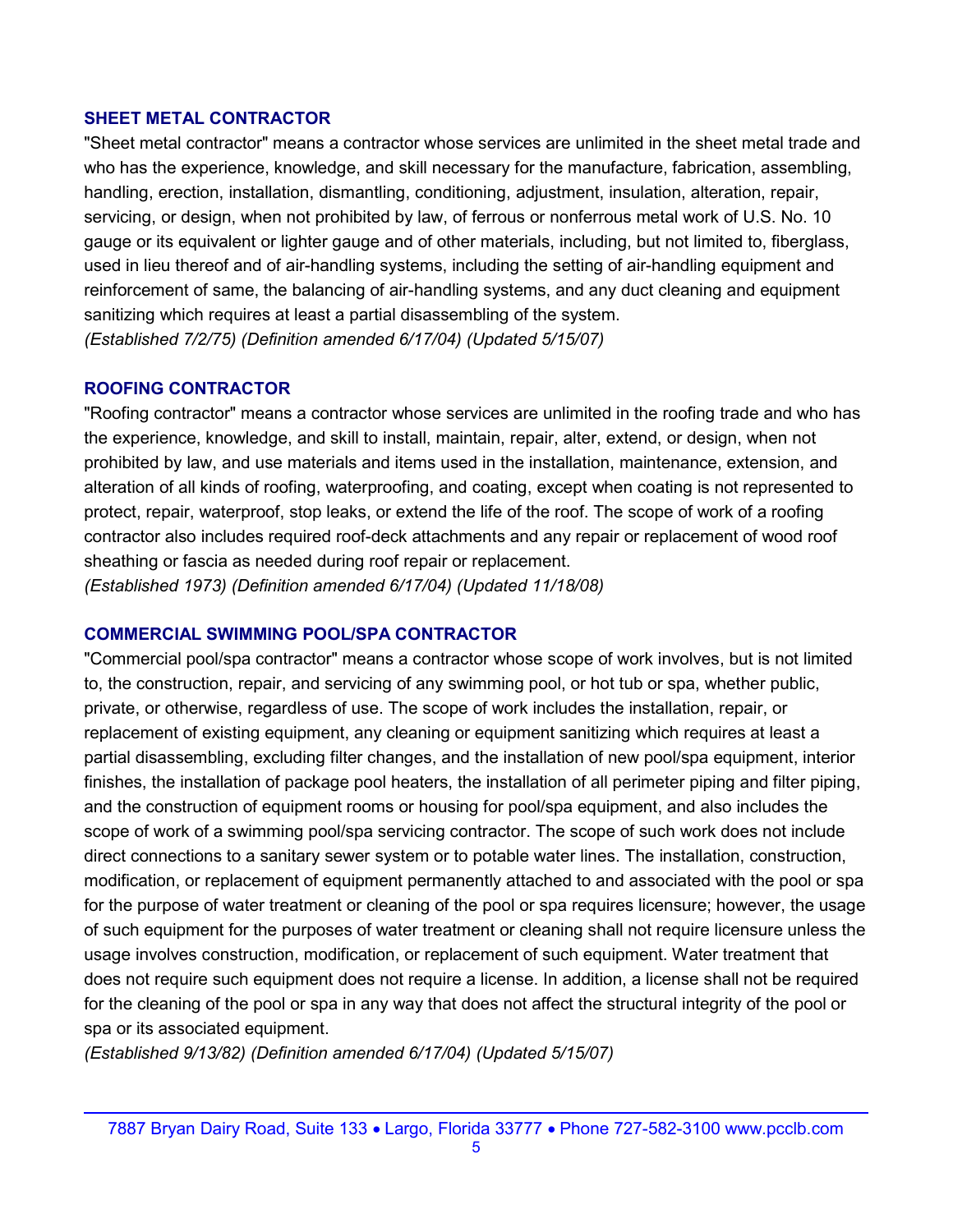#### RESIDENTIAL POOL/SPA CONTRACTOR

"Residential pool/spa contractor" means a contractor whose scope of work involves, but is not limited to, the construction, repair, and servicing of any residential swimming pool, or hot tub or spa, regardless of use. The scope of work includes the installation, repair, or replacement of existing equipment, any cleaning or equipment sanitizing which requires at least a partial disassembling, excluding filter changes, and the installation of new pool/spa equipment, interior finishes, the installation of package pool heaters, the installation of all perimeter piping and filter piping, and the construction of equipment rooms or housing for pool/spa equipment, and also includes the scope of work of a swimming pool/spa servicing contractor. The scope of such work does not include direct connections to a sanitary sewer system or to potable water lines. The installation, construction, modification, or replacement of equipment permanently attached to and associated with the pool or spa for the purpose of water treatment or cleaning of the pool or spa requires licensure; however, the usage of such equipment for the purposes of water treatment or cleaning shall not require licensure unless the usage involves construction, modification, or replacement of such equipment. Water treatment that does not require such equipment does not require a license. In addition, a license shall not be required for the cleaning of the pool or spa in any way that does not affect the structural integrity of the pool or spa or its associated equipment. (Established 9/13/82) (Definition amended 6/17/04) (Updated 5/15/07)

#### SWIMMING POOL/SPA SERVICING CONTRACTOR

"Swimming pool/spa servicing contractor" means a contractor whose scope of work involves, but is not limited to, the repair and servicing of any swimming pool, or hot tub or spa, whether public or private, or otherwise, regardless of use. The scope of work includes the repair or replacement of existing equipment, any cleaning or equipment sanitizing which requires at least a partial disassembling, excluding filter changes, and the installation of new pool/spa equipment, interior refinishing, the reinstallation or addition of pool heaters, the repair or replacement of all perimeter piping and filter piping, the repair of equipment rooms or housing for pool/spa equipment, and the substantial or complete draining of a swimming pool, or hot tub or spa, for the purpose of any repair or renovation. The scope of such work does not include direct connections to a sanitary sewer system or to potable water lines. The installation, construction, modification, substantial or complete disassembly, or replacement of equipment permanently attached to and associated with the pool or spa for the purpose of water treatment or cleaning of the pool or spa requires licensure; however, the usage of such equipment for the purposes of water treatment or cleaning shall not require licensure unless the usage involves construction, modification, substantial or complete disassembly, or replacement of such equipment. Water treatment that does not require such equipment does not require a license. In addition, a license shall not be required for the cleaning of the pool or spa in any way that does not affect the structural integrity of the pool or spa or its associated equipment. (Established 9/13/82) (Definition amended 6/17/04) (Updated 5/15/07)

### UNDERGROUND UTILITY CONTRACTOR

"Underground utility and excavation contractor" means a contractor whose services are limited to the construction, installation, and repair, on public or private property, whether accomplished through open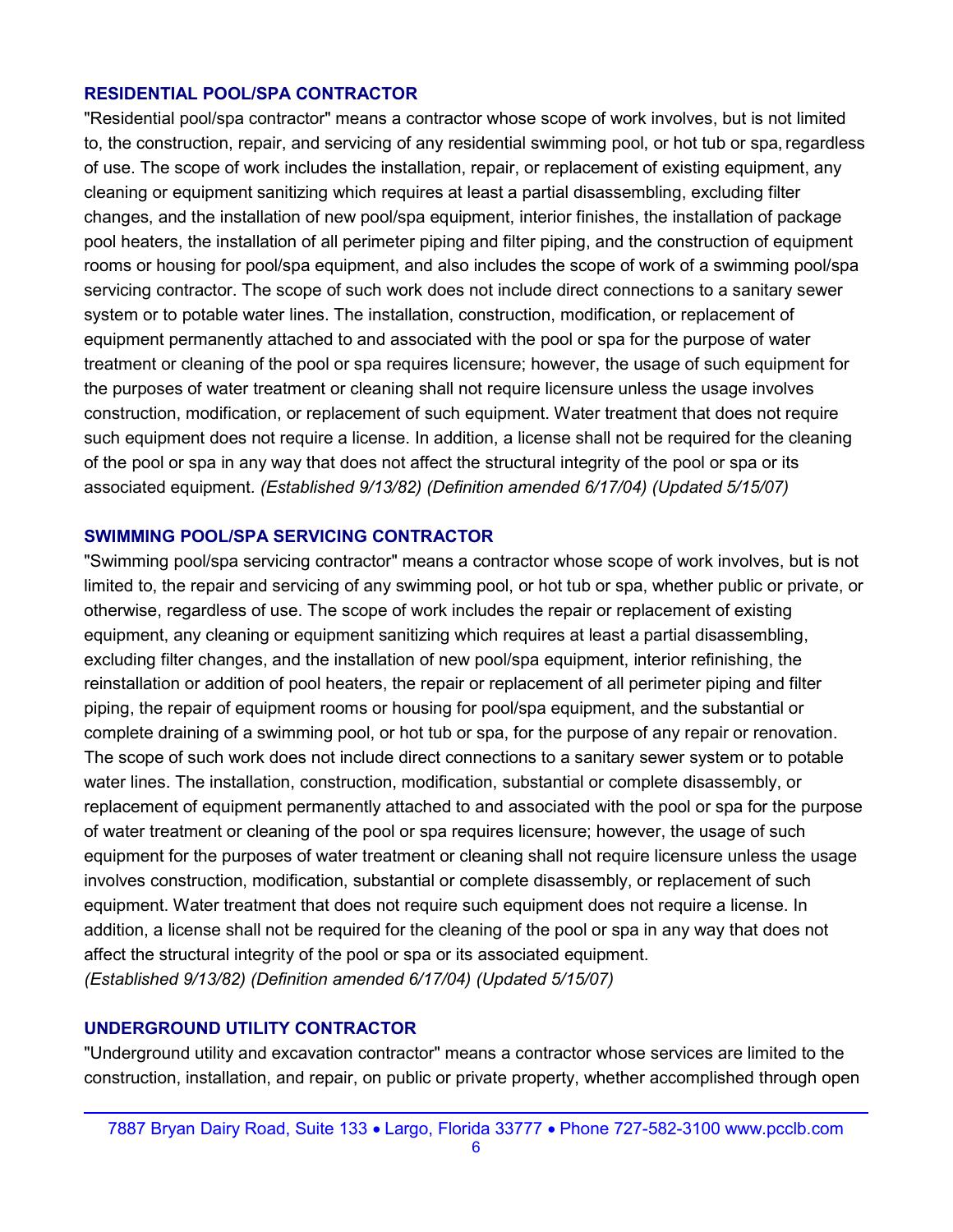excavations or through other means, including, but not limited to, directional drilling, auger boring, jacking and boring, trenchless technologies, wet and dry taps, grouting, and slip lining, of main sanitary sewer collection systems, main water distribution systems, storm sewer collection systems, and the continuation of utility lines from the main systems to a point of termination up to and including the meter location for the individual occupancy, sewer collection systems at property line on residential or singleoccupancy commercial properties, or on multioccupancy properties at manhole or wye lateral extended to an invert elevation as engineered to accommodate future building sewers, water distribution systems, or storm sewer collection systems at storm sewer structures. However, an underground utility and excavation contractor may install empty underground conduits in rights-of-way, easements, platted rights-of-way in new site development, and sleeves for parking lot crossings no smaller than 2 inches in diameter, provided that each conduit system installed is designed by a licensed professional engineer or an authorized employee of a municipality, county, or public utility and that the installation of any such conduit does not include installation of any conductor wiring or connection to an energized electrical system. An underground utility and excavation contractor shall not install any piping that is an integral part of a fire protection system as defined in s. 633.021 beginning at the point where the piping is used exclusively for such system.

(Established 11/20/84) (Definition amended 6/17/04) (Updated 5/15/07)

#### SOLAR CONTRACTOR

"Solar contractor" means a contractor whose services consist of the installation, alteration, repair, maintenance, relocation, or replacement of solar panels for potable solar water heating systems, swimming pool solar heating systems, and photovoltaic systems and any appurtenances, apparatus, or equipment used in connection therewith, whether public, private, or otherwise, regardless of use. A contractor, certified or registered pursuant to the provisions of this chapter, is not required to become a certified or registered solar contractor or to contract with a solar contractor in order to provide any services enumerated in this paragraph that are within the scope of the services such contractors may render under this part.

(Definition adopted by reference 6/17/04) (Updated 5/15/07)

#### POLLUTANT STORAGE SYSTEMS CONTRACTOR

"Pollutant storage systems contractor" means a contractor whose services are limited to, and who has the experience, knowledge, and skill to install, maintain, repair, alter, extend, or design, when not prohibited by law, and use materials and items used in the installation, maintenance, extension, and alteration of, pollutant storage tanks. Any person installing a pollutant storage tank shall perform such installation in accordance with the standards adopted pursuant to s. 376.303. (Definition adopted by reference 6/17/04) (Updated 5/15/07)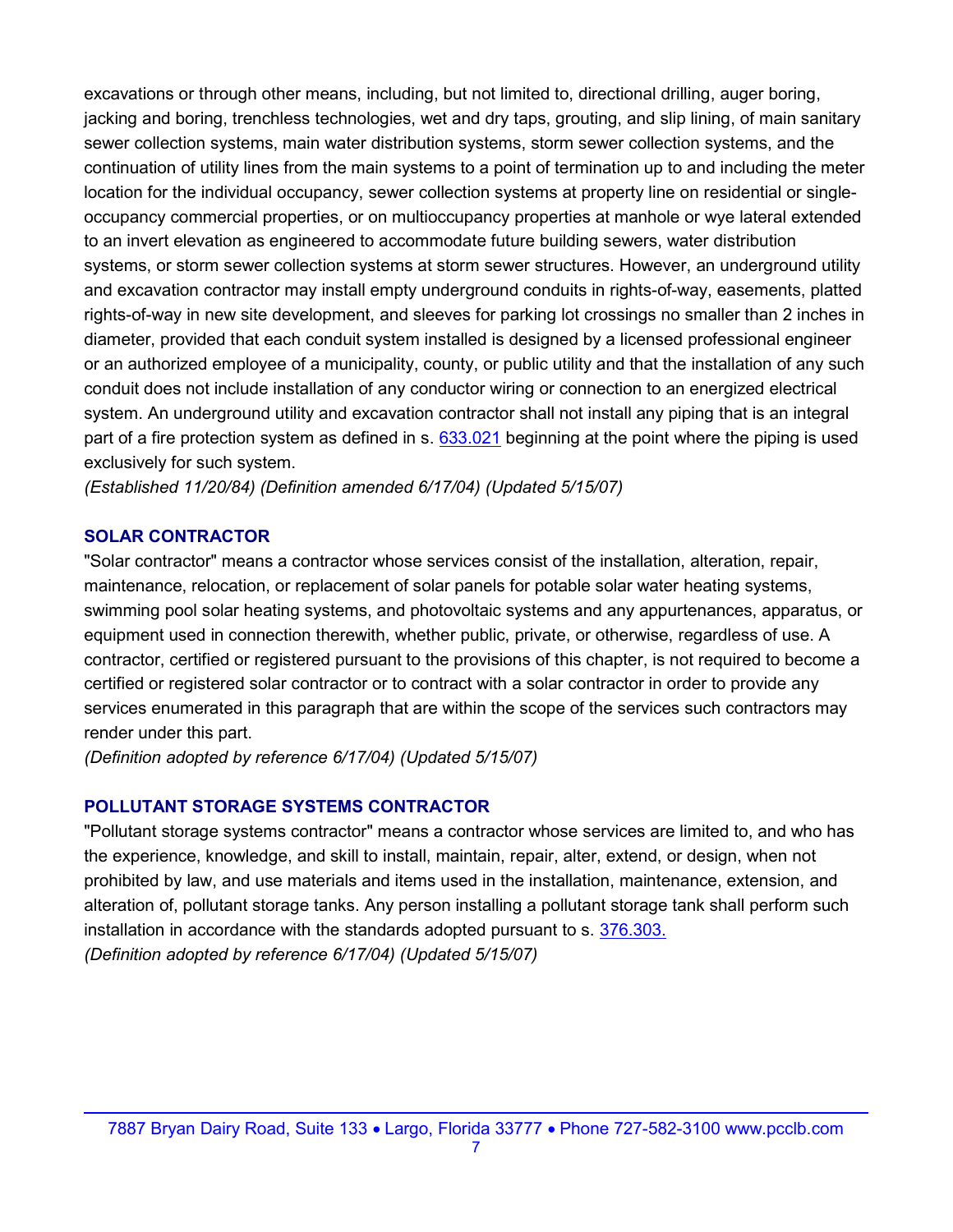#### The Following definitions adopted 6/17/04 by reference to Chapter 489.505, Florida Statutes:

#### **CONTRACTING**

"Contracting" means, except where exempted in this part, engaging in business as a contractor or performing electrical or alarm work for compensation and includes, but is not limited to, performance of any of the acts found in subsections (2) and (12), which define the services which a contractor is allowed to perform. The attempted sale of contracting services and the negotiation or bid for a contract on these services also constitutes contracting. If the services offered require licensure or agent qualification, the offering, negotiation for a bid, or attempted sale of these services requires the corresponding licensure.

(Definition adopted by reference 6/17/04) (Updated 5/15/07)

### SPECIALTY CONTRACTOR

"Specialty contractor" means a contractor whose scope of practice is limited to a specific segment of electrical or alarm system contracting, including, but not limited to, residential electrical contracting, maintenance of electrical fixtures, and fabrication, erection, installation, and maintenance of electrical advertising signs together with the interrelated parts and supports thereof. Categories of specialty contractor shall be established by board rule.

(Definition adopted by reference) (Updated 5/15/07)

### ELECTRICAL CONTRACTOR

"Electrical contractor" or "unlimited electrical contractor" means a person who conducts business in the electrical trade field and who has the experience, knowledge, and skill to install, repair, alter, add to, or design, in compliance with law, electrical wiring, fixtures, appliances, apparatus, raceways, conduit, or any part thereof, which generates, transmits, transforms, or utilizes electrical energy in any form, including the electrical installations and systems within plants and substations, all in compliance with applicable plans, specifications, codes, laws, and regulations. The term means any person, firm, or corporation that engages in the business of electrical contracting under an express or implied contract; or that undertakes, offers to undertake, purports to have the capacity to undertake, or submits a bid to engage in the business of electrical contracting; or that does itself or by or through others engage in the business of electrical contracting.

(Established 6/28/73) (Definition adopted by reference 6/17/04) (Updated 5/15/07)

#### ALARM SYSTEM CONTRACTOR

"Alarm system contractor" means a person whose business includes the execution of contracts requiring the ability, experience, science, knowledge, and skill to lay out, fabricate, install, maintain, alter, repair, monitor, inspect, replace, or service alarm systems for compensation, including, but not limited to, all types of alarm systems for all purposes. This term also means any person, firm, or corporation that engages in the business of alarm contracting under an expressed or implied contract; that undertakes, offers to undertake, purports to have the capacity to undertake, or submits a bid to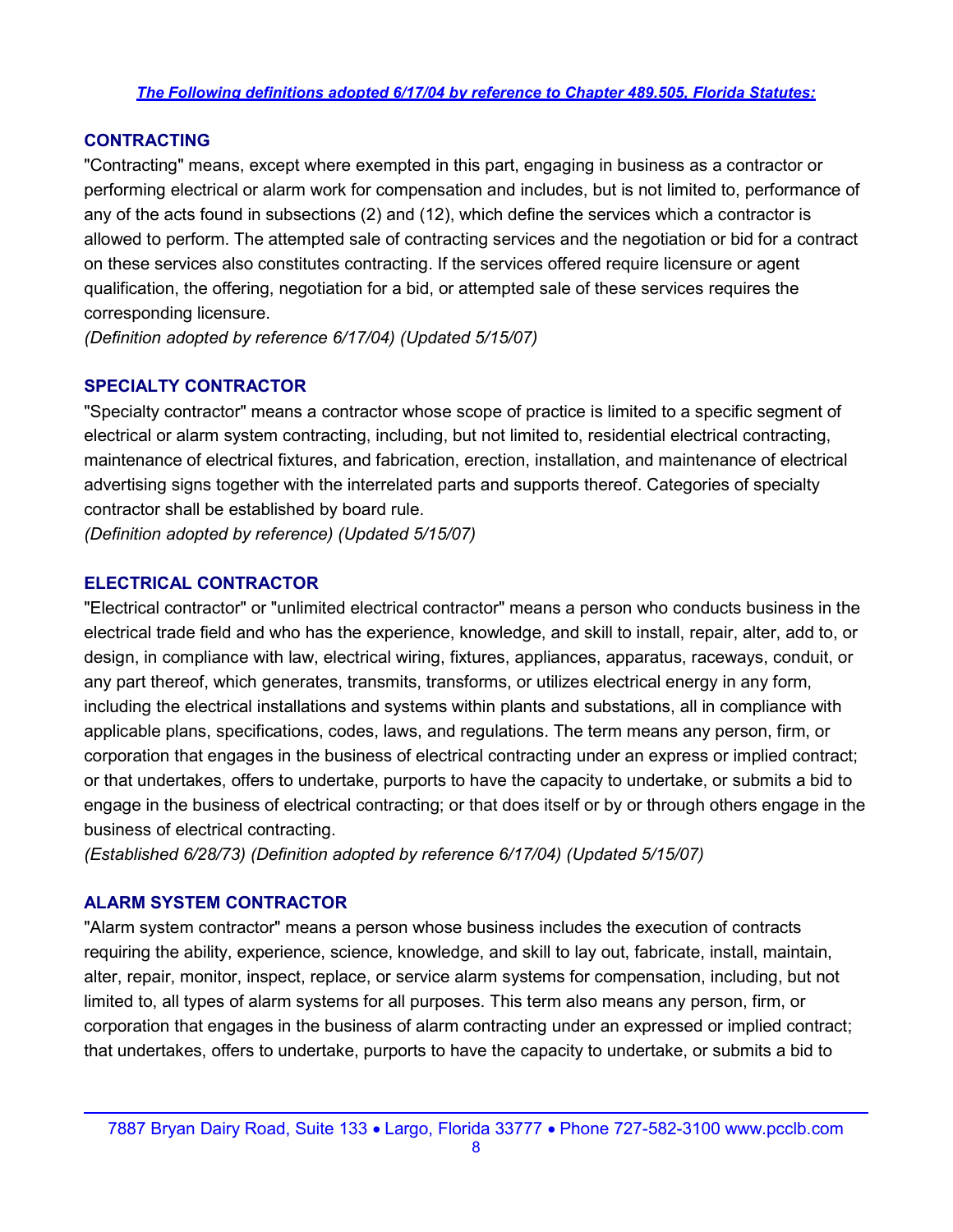engage in the business of alarm contracting; or that by itself or by or through others engages in the business of alarm contracting.

- (a) "Alarm system contractor I" means an alarm system contractor whose business includes all types of alarm systems for all purposes.
- (b) "Alarm system contractor II" means an alarm system contractor whose business includes all types of alarm systems other than fire, for all purposes, except as herein provided.

(Established 3/17/87) (Definition adopted by reference 6/17/04) (Updated 5/15/07)

### CERTIFIED ALARM SYSTEM CONTRACTOR

"Certified alarm system contractor" means an alarm system contractor who possesses a certificate of competency issued by the department. The scope of certification is limited to alarm circuits originating in the alarm control panel and equipment governed by the applicable provisions of Articles 725, 760, 770, 800, and 810 of the National Electrical Code, Current Edition, and National Fire Protection Association Standard 72, Current Edition. The scope of certification for alarm system contractors also includes the installation, repair, fabrication, erection, alteration, addition, or design of electrical wiring, fixtures, appliances, thermostats, apparatus, raceways, and conduit, or any part thereof not to exceed 98 volts (RMS), when those items are for the purpose of transmitting data or proprietary video (satellite systems that are not part of a community antenna television or radio distribution system) or providing central vacuum capability or electric locks; however, this provision governing the scope of certification does not create any mandatory licensure requirement.

(Definition adopted by reference) (Updated 5/15/07)

### The Following Specialty Contractor classifications established by PCCLB Board Rule:

### AWNING SPECIALTY CONTRACTOR

- 1. The "Awning Specialty Contractor" is a specialty contractor whose services are limited to the execution of contracts requiring the experience, knowledge and skill necessary to fabricate, erect and install, repair, maintain, replace, alter or extend awnings.
- 2. The scope of such work shall include the fabrication, erection and installation of awnings of detachable cloth/synthetic cover material over a rigid metal frame metal including other materials, incidental thereto, in or on buildings or other structures, and which may be, in whole or part, supported from a building wall erected and provided by others, or may be self-supporting, including footings or slabs on grade in connection therewith. The scope of such work shall comply with all plans, specifications and applicable codes, laws and regulations.
- 3. The "Awning Specialty Contractor." Shall not contract for any other work of another trade that is included within the scope of any other licensed contractor, however, Electrical wiring required for the purpose of lighting the awning may be included in the contract for work, but must be subcontracted to a certified electrical contractor. Nothing in this definition shall be construed to limit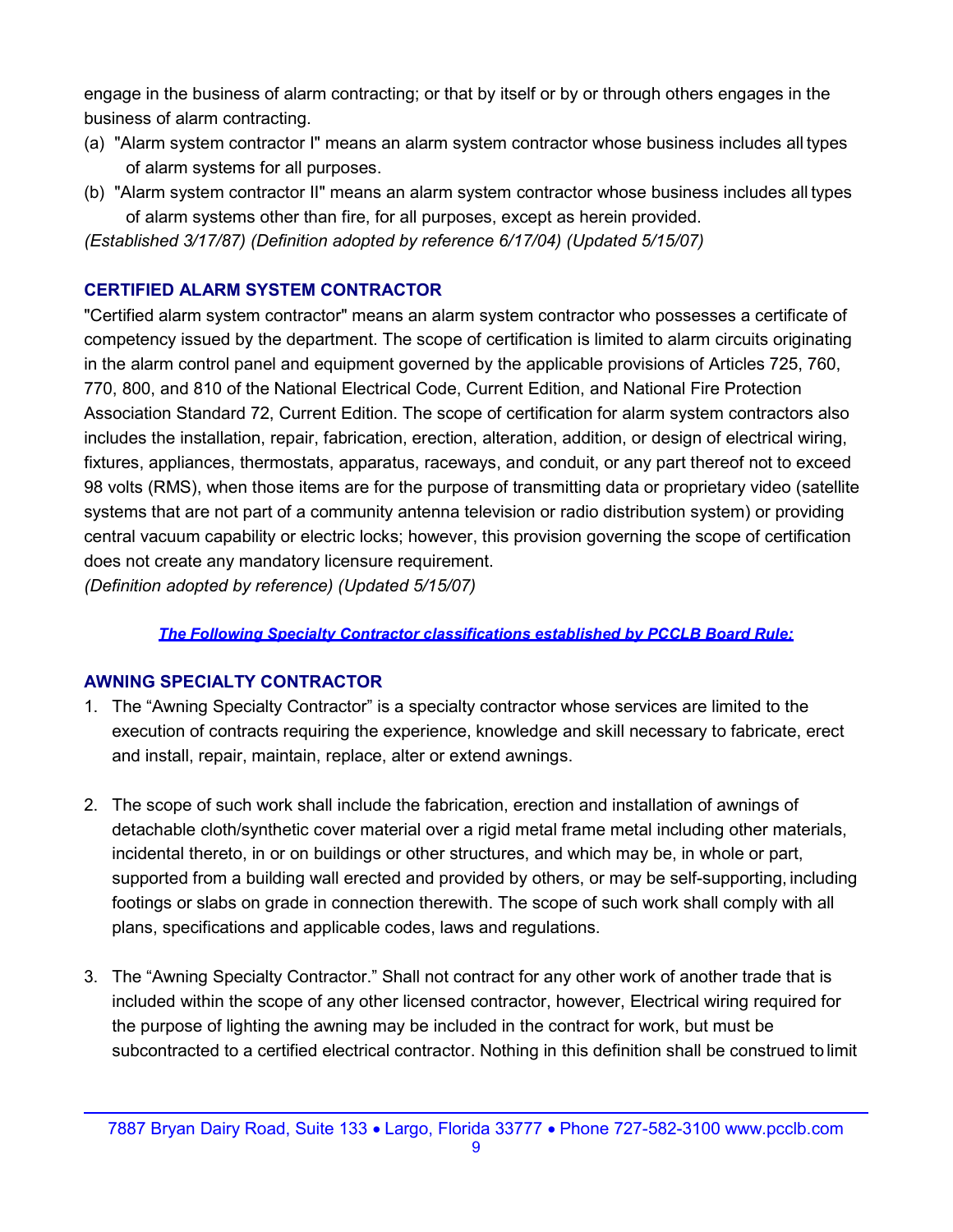or infringe upon the scope of the work of any other specialty contractor licensed by the Pinellas County Construction Licensing Board.

4. This licensed category does not apply to awnings that are movable or retractable or the replacement of detachable cloth/synthetic cover material on existing frames. (Established 3/18/08 with grandfathering period of 90 days)

### CABINET CONTRACTOR

"Cabinet Contractor" means a specialty contractor whose services are limited to the execution and performance of contracts requiring the experience, knowledge and skill necessary for the onsite fabrication, assembling, handling, erection, installation, dismantling, adjustments, alteration, repair and servicing involving wood, light gauge steel, and allied construction materials.

The scope of such work shall include cabinets, countertops, bookshelves, and shelving. The scope of such work shall also include interior paneling, incidental drywall, trim, and non-structural framing incidental to the installation of cabinets, bookshelves and shelving. The scope of such work shall comply with all plans, specifications, codes, laws and regulations applicable.

The "Cabinet Contractor" shall be allowed to subcontract with other licensed contractors for work directly related to and incidental to the work as outlined herein, but which falls within the scope of another licensed trade and may include but shall be limited to the following:

- 1. Electrical: Directly related to and incidental to the work, removal and/or installation of receptacles, lights, switches, and wiring of appliances.
- 2. Plumbing: Directly related to and incidental to the work, removal and/or installation of sinks, faucets and all fixtures or appliances.
- 3. Mechanical: Directly related to and incidental to the work, removal and/or installation of ducts and vent pipes for equipment.
- 4. Ceramic Tile: Directly related to and incidental to the work.
- 5. Gas: Directly related to and incidental to the work, including LP and Natural Gas systems.
- 6. Windows: Directly related to and incidental to the work, involving existing openings, which are contiguous to the cabinetwork.

Nothing in this definition shall be construed to limit or infringe upon the scope of work of any specialty contractor certified pursuant to Chapter 75-489. (Established 1/21/03)

### CARPENTRY SPECIALTY CONTRACTOR

"Carpentry Contractor" is a specialty contractor whose services are limited to the execution and performance of contracts requiring the experience, knowledge and skill necessary for the onsite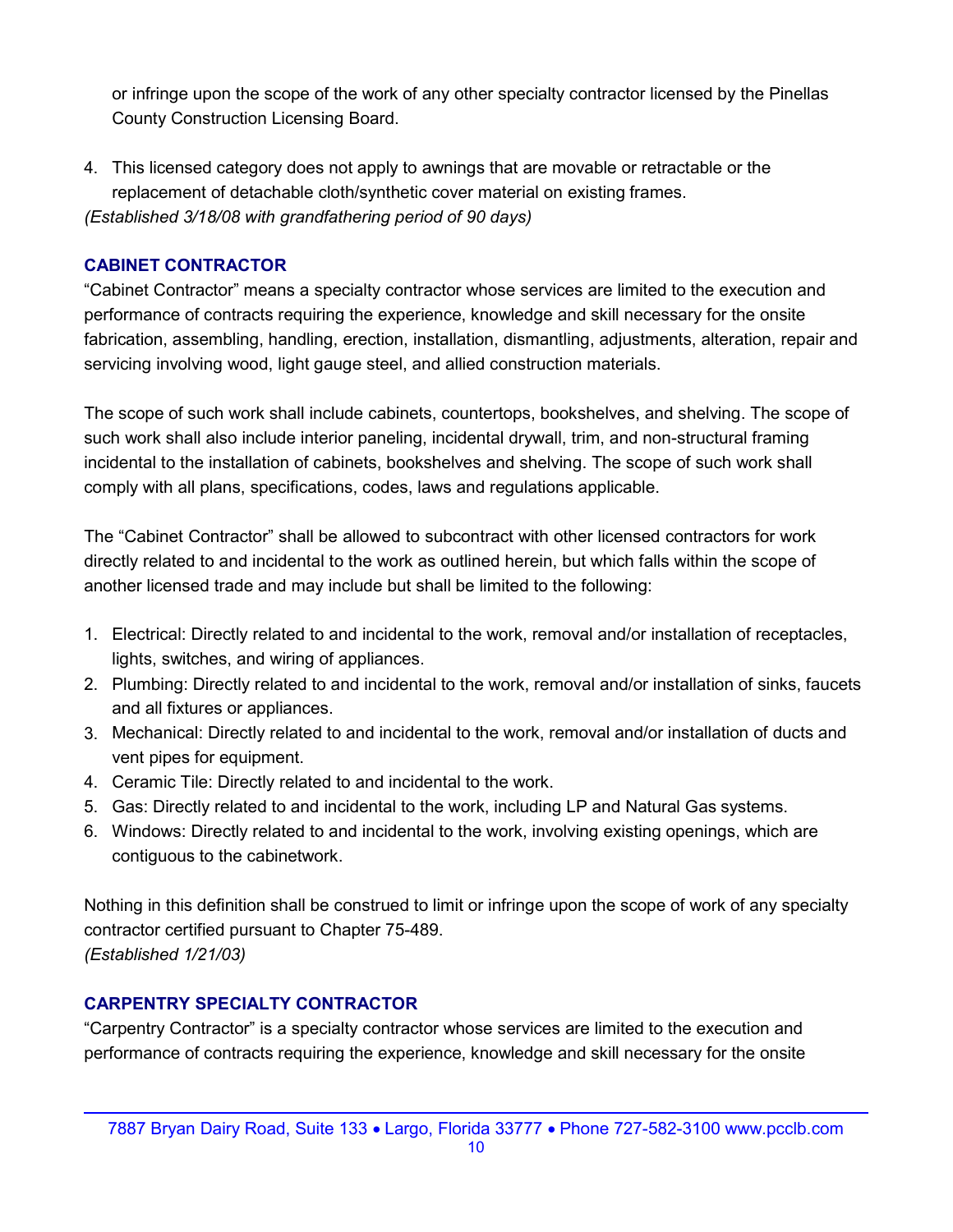fabrication, assembling, handling, erection, installation, dismantling, adjustments, alteration, repair and servicing involving wood, light gauge steel and allied construction materials.

The scope of such work shall include rough framing, structural and non-structural members, trusses, sheathing, siding, soffit, fascia, floors, interior and exterior windows, and doors. The scope of such work shall comply with all plans, specifications, codes, laws and regulations applicable.

The scope of such work shall include the work of the Finish Carpentry and Cabinet Contractor.

The "Carpentry Contractor" shall not contract for any work of another trade that is included within the scope of any other licensed contractor except as allowed under the finish carpentry and cabinet contractor scope of work.

(Established 7/9/91) (Definition amended 1/21/03)

### COMMUNICATION SYSTEM SPECIALTY CONTRACTOR

"Communication System Specialty Contractor" means communication systems including computers, sound systems, antennas, satellite dishes, telephone customer premises equipment, or premises wiring operating at 75 volts or less. (Established 3/17/87)

### DEMOLITION SPECIALTY CONTRACTOR

"Demolition Specialty Contractor." Scope of work is the demolition and removal of structures and foundations, residential and commercial, and incidental grubbing and clearing. (Established 3/21/95)

### DRYWALL SPECIALTY CONTRACTOR

- 1. The "Drywall Specialty Contractor" is a specialty contractor whose services are limited to the execution of contracts requiring the experience, knowledge and skill necessary to install, repair, maintain, and replace drywall.
- 2. The scope of such work shall include the installation of all necessary and incidental metal accessories, including metal studs, runners, hanger channels, drywall metal suspension accessories, ceiling materials, insulation, and the preparation of the surface over which drywall or other cementitious board product is to be applied. This work also includes the application of base and finish coats specifically designed for the drywall products. The scope of such work shall comply with all plans, specifications and applicable codes, laws and regulations.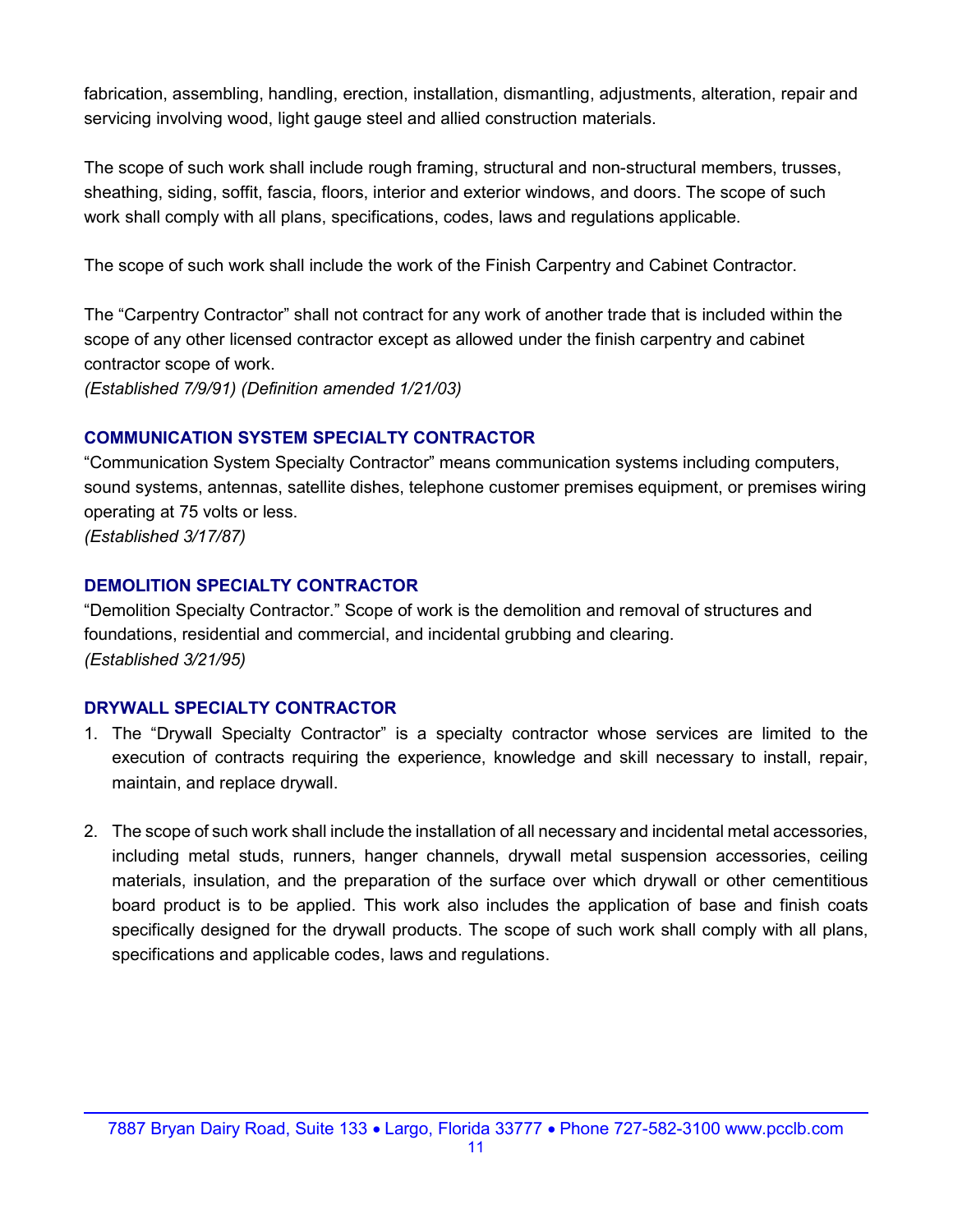3. The "Drywall Contractor" shall not contract for any other work of another trade that is included within the scope of any other licensed contractor. Nothing in this definition shall be construed to limit or infringe upon the scope of the work of any other specialty contractor licensed by the Pinellas County Construction Licensing Board.

(Established 5/16/89)(Rev. 9/16/08)

### FENCE ERECTION SPECIALTY CONTRACTOR

"Fence Erection Specialty Contractor." Scope is the construction, installation, maintenance, or repair of fencing, including precast concrete and prefabricated fences, in accordance with safety, zoning, and building codes.

(Established 3/21/95)

### FINISH CARPENTRY CONTRACTOR

"Finish Carpentry Contractor" means a specialty contractor whose services are limited to the execution and performance of contracts requiring the experience, knowledge and skill necessary for the onsite fabrication, assembling, handling, erection, installation, dismantling, adjustments, alteration, repair and servicing involving wood, light gauge steel, and allied construction materials.

The scope of such work shall include: paneling, interior and exterior trim, cabinets, bookshelves, shelving, wood flooring, stair treads, risers, handrails, interior windows and doors. The scope of such work shall include non-structural framing, installation of exterior windows and doors involving only existing openings and that are incidental to the wood construction work and shall not include any structural modifications. The scope of such work shall comply with all plans, specifications, codes, laws and regulations applicable.

The scope of such work shall include the work of Cabinet Contractor.

The "Finish Carpentry Contractor" shall not contract for any work of another trade that is included within the scope of any other licensed contractor except as allowed under the cabinet contractor scope of work.

(Established 1/21/03)

### FLATWORK CONCRETE SPECIALTY CONTRACTOR

- 1. The "Flatwork Concrete Specialty Contractor" is a specialty contractor whose services are limited to the execution of contracts requiring the experience, knowledge and skill necessary to form, place, finish, install, repair, maintain, and replace any concrete on grade.
- 2. The scope of such work shall include all types of foundations, slabs, walks, driveways, pavers, patios and similar items. The scope of such work shall comply with all plans, specifications and applicable codes, laws and regulations.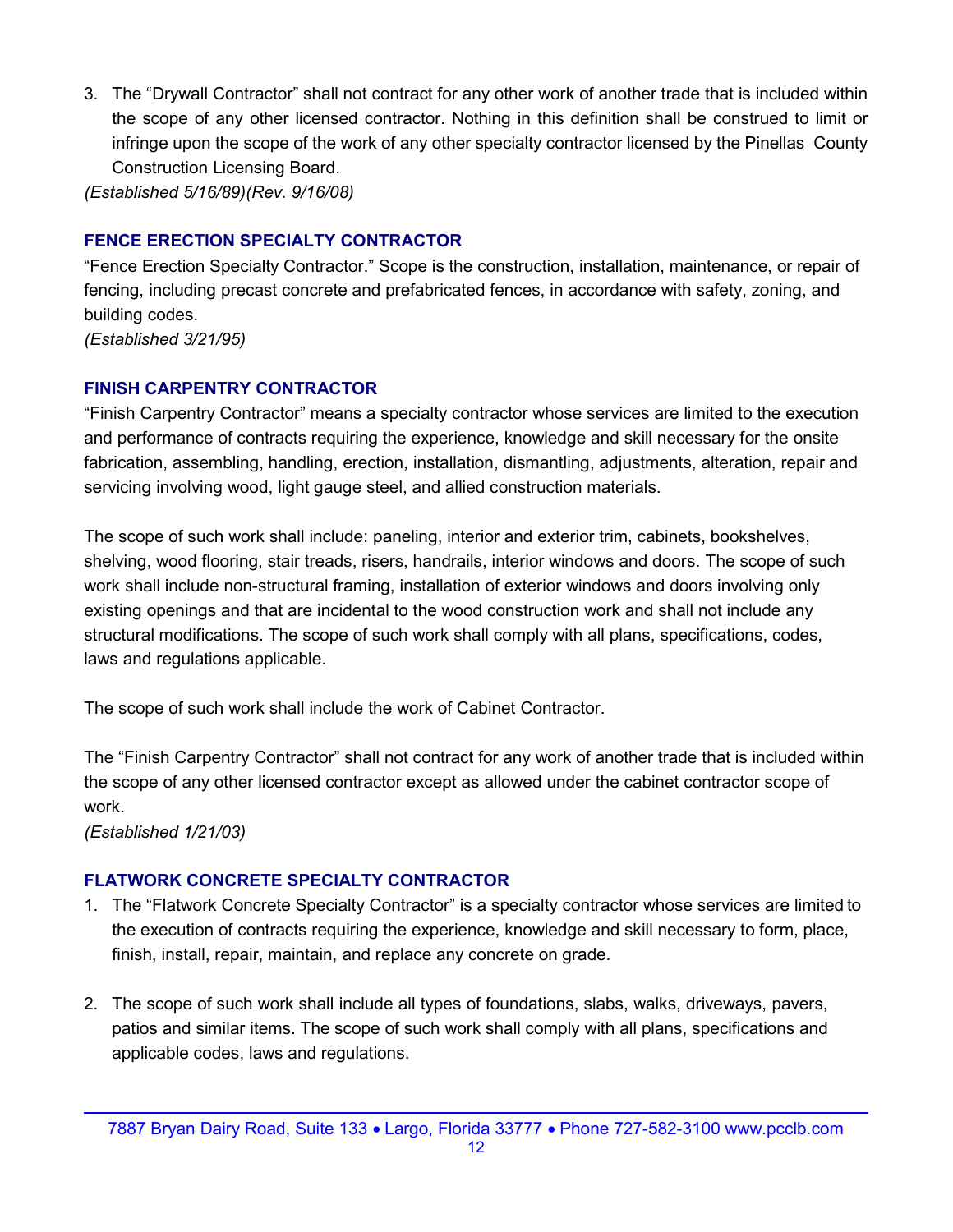3. The "Flatwork Concrete Specialty Contractor" shall not contract for any other work of another trade that is included within the scope of any other licensed contractor. Nothing in this definition shall be construed to limit or infringe upon the scope of the work of any other specialty contractor licensed by the Pinellas County Construction Licensing Board.

(Established 5/16/89)(Rev. 3/18/08)

### GARAGE DOOR SPECIALTY CONTRACTOR

- 1. The "Garage Door Specialty Contractor" is a specialty contractor whose services are limited to the execution of contracts requiring the experience, knowledge and skill necessary for the fabrication, assembling, handling, erection, installation, dismantling, adjustments, alteration, repair and servicing of garage doors.
- 2. The scope of such work shall include all types of garage doors including the related hardware and operating devices. The scope of such work shall comply with all plans, specifications, codes, laws and regulations applicable.
- 3. The "Garage Door Specialty Contractor" shall be allowed to install low voltage wiring for safety features and cord and cap connected to the devices, motors and equipment; and shall be allowed to subcontract with other licensed contractors for work directly related to and incidental to the installation of the garage door. Any other Electrical work incidental to the installation of the garage door must be subcontracted to a licensed electrical contractor including and limited to the removal and/or installation of receptacles, lights, and switches.
- 4. The "Garage Door Specialty Contractor" shall not contract for any other work of another trade that is included within the scope of any other licensed contractor. Nothing in this definition shall be construed to limit or infringe upon the scope of the work of any other specialty contractor licensed by the Pinellas County Construction Licensing Board.

(Established 3/21/95)(Rev 5/15/07)(Effective Date 10/1/07)

### GLASS AND GLAZING SPECIALTY CONTRACTOR

- 1. The "Glass & Glazing Specialty Contractor" is a specialty contractor whose services are limited to the execution of contracts requiring the experience, knowledge and skill necessary for the fabrication, assembling, handling, erection, installation, dismantling, adjustments, alteration, repair and servicing involving glass, glazing and allied construction products.
- 2. The scope of such work shall include all types of windows and glass, whether fixed or movable; the installation of swinging or sliding glass doors to existing walls, floors, columns or other structural members of the building; the installation of glass holding or supporting mullions or horizontal bars which are attached to existing building walls, floors, columns, or other structural members of the building, and the cutting and installation of glass and mirrors. A glass and glazing specialty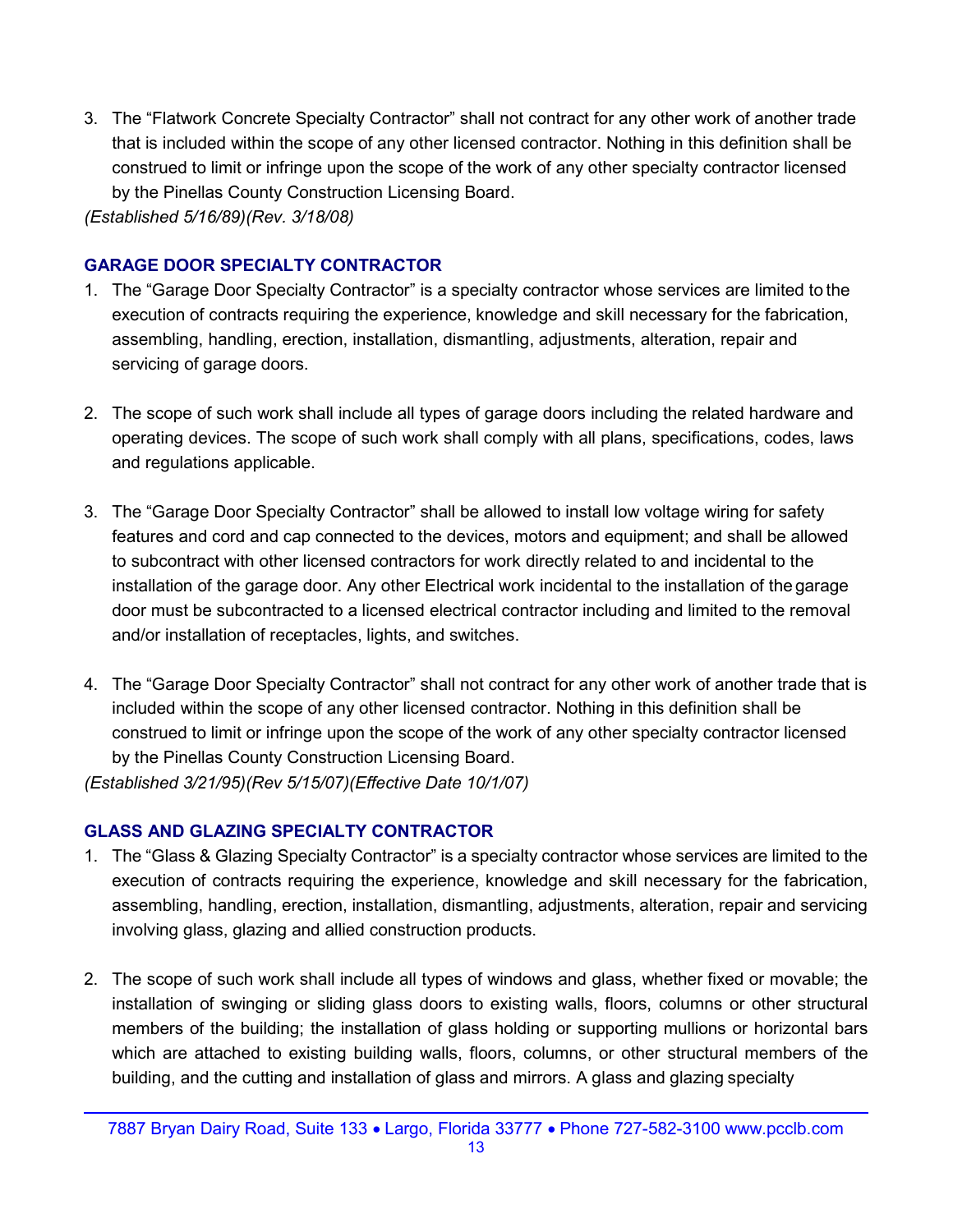contractor may also install prefabricated glass, metal or plastic curtain walls or panels, caulking, shower & tub enclosures, and install or replace wind borne debris protection devices incidental to such work and assembly. The scope of such work shall comply with all plans, specifications and applicable codes, laws and regulations.

3. The "Glass and Glazing Specialty Contractor" shall not contract for any other work of another trade that is included within the scope of any other licensed contractor. Nothing in this definition shall be construed to limit or infringe upon the scope of the work of any other specialty contractor licensed by the Pinellas County Construction Licensing Board.

(Established 3/21/95)(Rev 5/15/07)(Effective Date 10/1/07)

### IRRIGATION SYSTEMS SPECIALTY CONTRACTOR

"Irrigation System Specialty Contractor" means a contractor whose work is limited to irrigation systems and who has the experience, knowledge, and skill to install, repair, alter, extend, or design, when not prohibited by law, all piping and sprinkler heads or the irrigation of lawns, including connections to a water pump.

(Established 7/9/91)

### LOW VOLTAGE SPECIALTY CONTRACTOR

"Low Voltage Specialty Contractor" means Telecommunications, HVAC Controls, community antenna television and radio distribution systems, signaling systems other than burglar and fire alarms. (75v or less)

(Established 11/18/86)

### MARINE SPECIALTY CONTRACTOR

"Marine Specialty Contractor" means a contractor whose services are limited to construct, maintain, alter, or repair seawalls, bulkheads, revetments, docks, piers, wharves, groins, and other marine structures, to include pile driving. (Established 5/16/89)

### NATURAL GAS SPECIALTY CONTRACTOR

"Natural Gas Specialty Contractor" means a contractor whose practice and scope of work are limited to natural gas systems, and has the knowledge, experience, and skill to install, alter, extend, or repair natural gas piping, appliances, gas mains, lines, laterals, tanks, and other appurtenances. (Established 7/9/91)

### PAINTING SPECIALTY CONTRACTOR

"Painting Specialty Contractor" means a contractor who is qualified to use spraying equipment and hand tools to perform both exterior and interior painting work. A painting contractor may do paperhanging, sandblasting, caulking, waterproofing (excluding waterproofing of roofs), painting,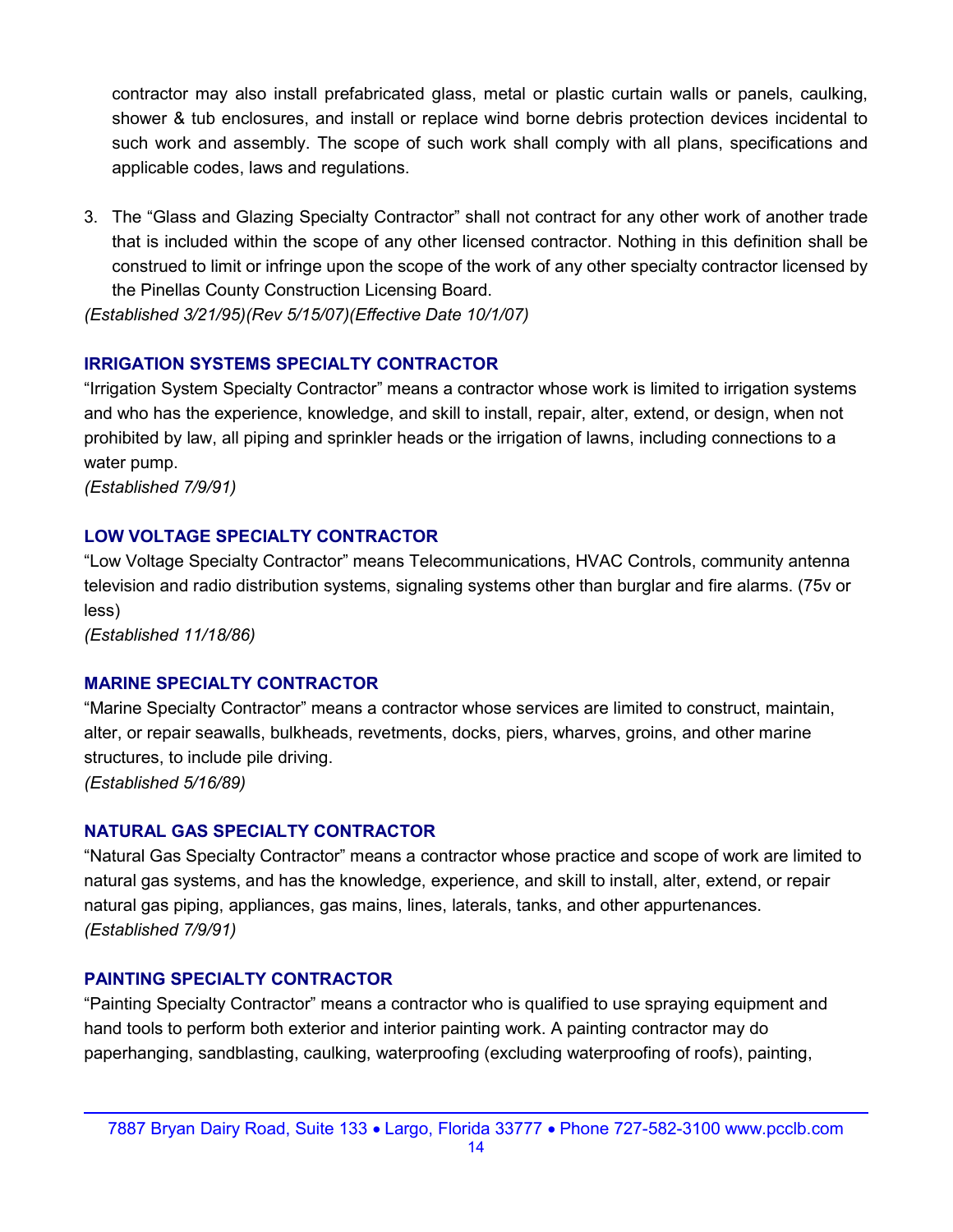refinishing and recoating of fixtures and ceramic tile in kitchens and baths; including refinishing of appliances on site, and may clean and paint roofs. (Established 3/21/89)(Rev 3/23/04)

### PAINTING LIMITED SPECIALTY CONTRACTOR

"Painting Limited Specialty Contractor" means a contractor who is limited to painting, refinishing and recoating of fixtures and ceramic tile in kitchens and baths. Scope of work includes refinishing of appliances on site.

(Established 3/23/04)(Applicable to tub and tile refinishing trade licensed prior to July 23, 2004)

### PAVING SPECIALTY CONTRACTOR

"Paving Specialty Contractor." Scope is the construction, maintenance, repair, and alteration of asphalt roadways, airport runways and aprons, parking lots, driveways, patios, sidewalks, curbs and gutters, property line walls, storm drainage facilities, and excavation, clearing, grading, and striping incidental thereto.

(Established 3/21/95)

### PILE DRIVING SPECIALTY CONTRACTOR

"Pile Driving Specialty Contractor." Scope is the driving of pilings, including sheet piling, and construction of foundations, including excavation, forming and placing of reinforcing steel and concrete, and such work incidental thereto.

(Established 3/21/95)

### PLASTER, STUCCO AND LATH SPECIALTY CONTRACTOR

- 1. The "Plaster, Stucco and Lath Specialty Contractor" is a specialty contractor whose services are limited to the execution of contracts requiring the experience, knowledge and skill necessary for the fabrication, assembling, application, handling, erection, installation, dismantling, adjustments, alteration, repair and servicing of plaster, stucco, lath and allied construction materials involved in the preparation of the surfaces involved.
- 2. The scope of such work shall include coatings and cladding products consisting of Portland cement, gypsum plaster, quick lime and other synthetic and related substrate products. The scope of the work shall include the installation of gypsum, metal and lath and/or metal studs, tracks, decorative moldings and related accessories. The scope of such work shall comply with all plans, specifications, codes, laws and regulations applicable.
- 3. The "Plaster, Stucco and Lath Specialty Contractor" shall not contract for any other work of another trade that is included within the scope of any other licensed contractor. Nothing in this definition shall be construed to limit or infringe upon the scope of the work of any other specialty contractor licensed by the Pinellas County Construction Licensing Board.

(Established 3/21/95)(Rev 5/15/07)(Effective Date 10/1/07)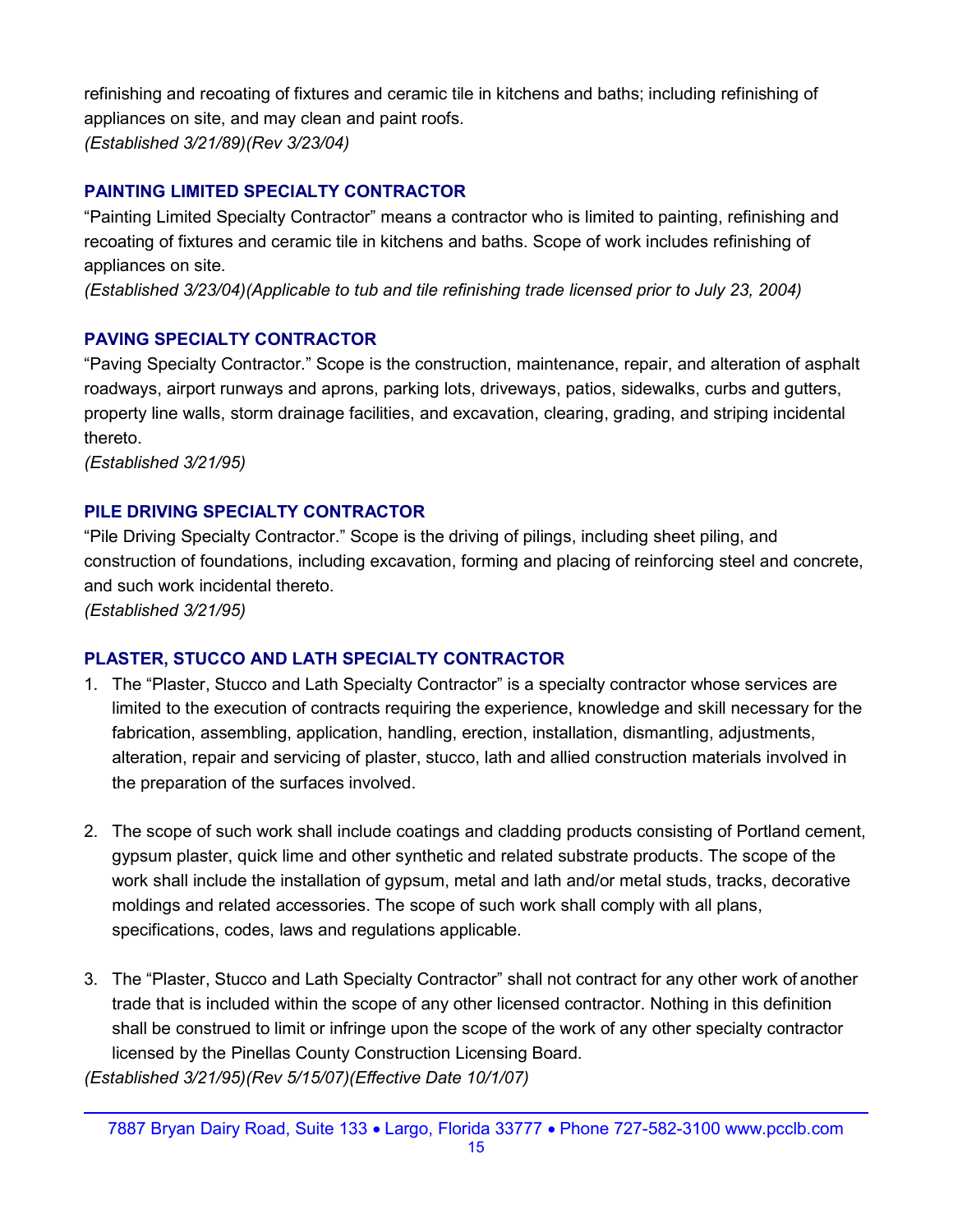### PRESTRESSED PRECAST CONCRETE SPECIALTY CONTRACTOR

"Prestressed Precast Concrete Specialty Contractor." Erection of structural precast concrete units such as decks, beams, girders, walls, columns, and stairs, including welding and rigging in connection therewith, and the erection of precast concrete units for guardrails and decorative panels above the ground floor including such minor field fabrication as may be necessary. (Established 3/21/95)

### REINFORCING STEEL SPECIALTY CONTRACTOR

"Reinforcing Steel Specialty Contractor." Scope is the fabrication, placement, and tying of steel reinforcing bars (rods) of any profile, perimeter, or cross-section that are or may be used to reinforce concrete buildings and structures in such a manner that under all agreed specification steel reinforcing bars can be fabricated, placed and tied.

(Established 3/21/95)

### SIGN – NON-ELECTRICAL SPECIALTY CONTRACTOR

- 1. The "Sign Non-Electrical Specialty Contractor" is a specialty contractor whose services are limited to the execution of contracts requiring the experience, knowledge and skill necessary to paint, install, repair, maintain, and replace non-electric signs.
- 2. The scope of such work shall include any installation or alteration of the display of characters, letters, illustrations or ornamentations which do not include the incorporation of any electrical work in the manufacture, fabrication or erection. This work also includes the installation of panels, facing, frames, structures, movable or fixed, freestanding or attached to a building or other structure which is to be used for sign purposes. This scope is not intended to include artwork or signage required by any regulation. The scope of such work shall comply with all plans, specifications and applicable codes, laws and regulations.
- 3. The "Sign Non-Electrical Specialty Contractor" shall not contract for any other work of another trade that is included within the scope of any other licensed contractor. Nothing in this definition shall be construed to limit or infringe upon the scope of the work of any other specialty contractor licensed by the Pinellas County Construction Licensing Board. (Established 3/21/95)(Rev 7/15/08)

#### SIGN – ELECTRICAL SPECIALTY CONTRACTOR

- 1. The "Sign Electrical Specialty Contractor" is a specialty contractor whose services are limited to the execution of contracts requiring the experience, knowledge and skill necessary to paint, install, repair, alter, add to, change, maintain, and replace electric and non-electric signs.
- 2. The scope of such work shall include any installation or alteration of the display of characters, letters, illustrations or ornamentations including electrical signs and the changing of any electrical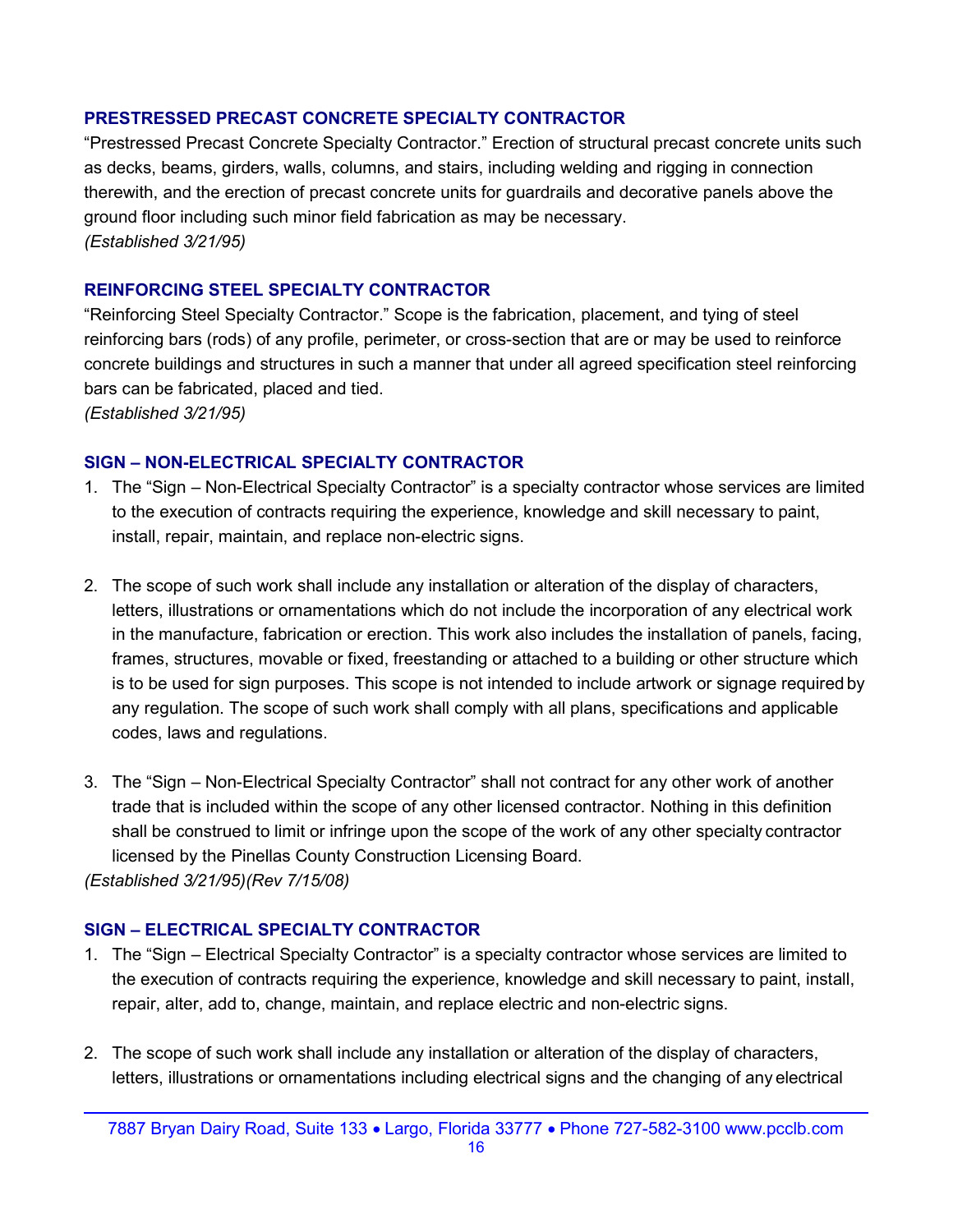wires, apparatus, raceways, conduits or any part thereof. This work also includes the installation of panels, facing, frames, structures, movable or fixed, freestanding or attached to a building or other structure which is to be used for sign purposes. The scope of work does not include the provision of, or any work beyond, the last disconnecting means or terminal point. This scope is not intended to include signage required by any regulation. The scope of such work shall comply with all plans, specifications and applicable codes, laws and regulations.

3. The "Sign – Electrical Specialty Contractor" shall be allowed to subcontract with licensed electrical contractors for work directly related to and incidental to the work including but limited to the removal and/or installation of receptacles, lights, switches and wiring to the sign. Nothing in this definition shall be construed to limit or infringe upon the scope of the work of any other specialty contractor licensed by the Pinellas County Construction Licensing Board.

(Established 3/21/95)(Rev 7/15/08)

### SHUTTER/OPENING PROTECTIVES SPECIALTY CONTRACTOR

- 1. The "Shutter/Opening Protectives Specialty Contractor" is a specialty contractor whose services are limited to the execution of contracts requiring the experience, knowledge and skill necessary for the fabrication, assembling, application, handling, erection, installation, dismantling, adjustments, alteration, repair and servicing of protective shutters and panels.
- 2. The scope of such work shall include all types of shutters and panels that are designed to protect from hurricane and storm force winds, windborne debris and for security purposes including the related hardware, structural supports and operating devices. The scope of such work shall comply with all plans, specifications and applicable codes, laws and regulations.
- 3. The "Shutter/Opening Protectives Specialty Contractor" shall not contract for any other work of another trade that is included within the scope of any other licensed contractor. Nothing in this definition shall be construed to limit or infringe upon the scope of the work of any other specialty contractor licensed by the Pinellas County Construction Licensing Board. (Established 3/21/95)(Rev 5/15/07)(Effective Date 10/1/07)

### SPECIALTY STRUCTURE CONTRACTORS

- 1. "Specialty Structure Contractor" is a contractor whose services are limited to the execution of contracts requiring the experience, knowledge and skill necessary for the fabrication, assembling, handling, erection, installation, replacement, dismantling, adjustment, alteration, repair, servicing and design work when not prohibited by law, in accordance with accepted engineering data and/or according to manufacturers specifications in the aluminum, metal, canvas, vinyl and fiberglass screening, doors and windows, hurricane protection devices and allied construction materials.
- 2. The scope of such work shall include and be limited to fabric coverings on metal substructures, screened porches, screened enclosures, pool enclosures, preformed panel-post and beam roofs,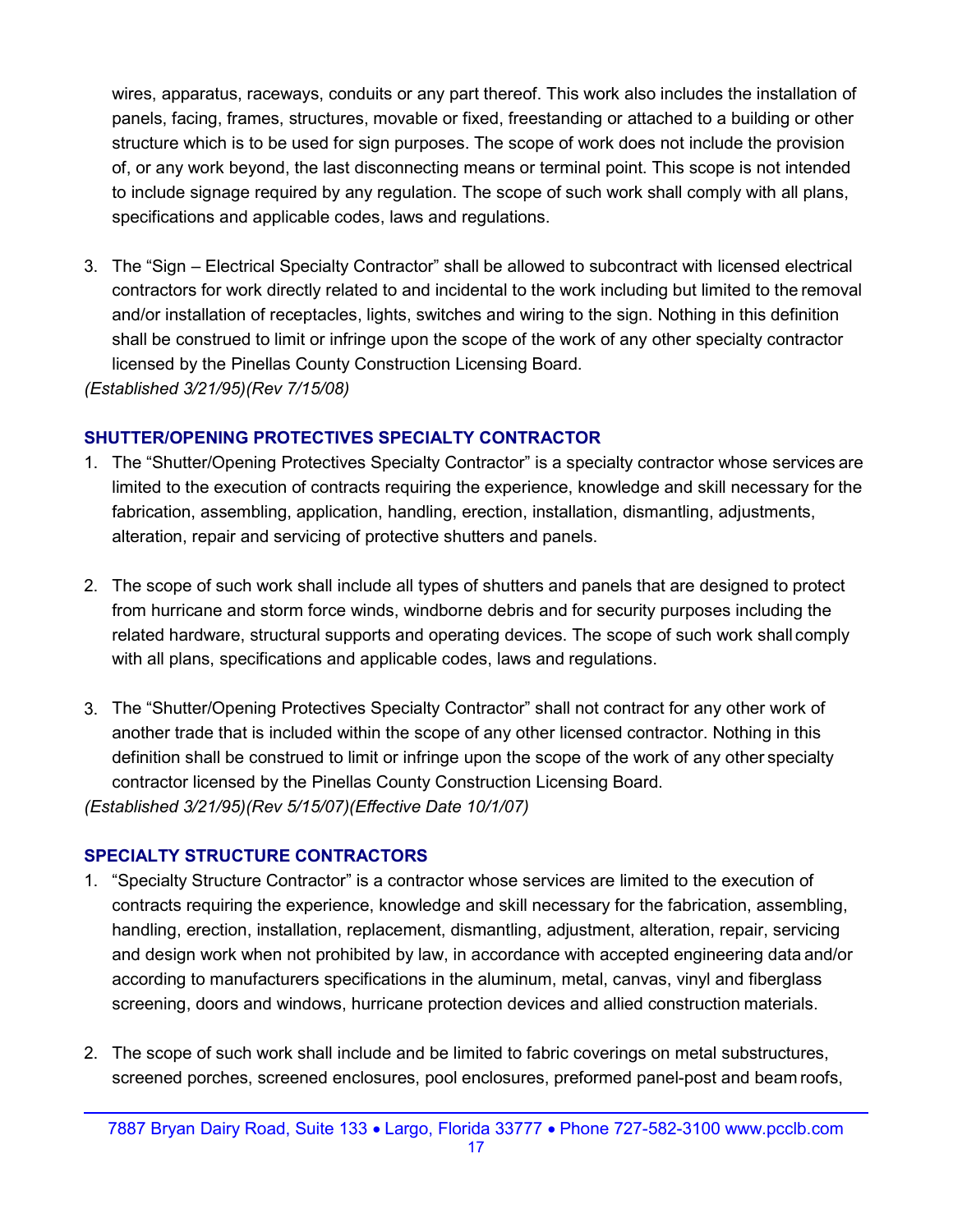roof-overs, vinyl or acrylic panel window enclosures, guardrails, handrails, aluminum and vinyl fences, the installation or replacement of windstorm protective devices, single story self-contained aluminum utility storage structures (not to exceed 720 sq. ft.), residential glass window and door enclosures, sunrooms, siding, soffit, fascia and gutters. The installation or replacement of window and door assemblies certified in accordance with AAMA 101/ I.S.2 or Miami Dade TAS 201. 202. 203 as specified by the Florida Building Code in Group R occupancy buildings, as defined by the Florida Building Code, up to three stories or thirty feet in height. The installation or replacement of windstorm protective devices, except for impact resistant glazing, shall be unlimited. Division I Contractors shall be permitted to subcontract with Specialty Structure Contractors for the installation or replacement of window and door assemblies certified in accordance with AAMA 101/ I.S.2 or Miami Dade TAS 201, 202, 203 as specified by the Florida Building Code in buildings of Group R occupancy, as defined by the Florida Building Code, of any height. The scope of such work shall include wood work incidental to the aluminum and allied materials construction work. It shall be limited to the construction of wood framing for the walls of uninhabitable utility storage structures, raised wood decks for enclosures, and the repair and/or replacement of wood incidental to the installation of glass windows and doors, installation of siding, soffit, fascia, gutters and preformed panel-post and beam roofs. The scope of such work shall comply with all plans, specifications, codes, laws and regulations applicable.

- 3. The scope of such work shall include masonry concrete work and be limited to foundations, slabs and block kneewalls incidental to the aluminum and allied construction materials construction work. The specialty structure contractor, whose services are limited, shall not perform any work that alters the structural integrity of the building including but not limited to roof trusses, lintels, load bearing walls and foundations.
- 4. The specialty structure contractor shall subcontract, with a licensed qualified contractor in the field concerned, all other work incidental to that which is defined herein but which is the work of a trade other than that of a specialty structure contractor. Nothing in this definition shall be construed to limit or infringe upon the scope of work of any specialty contractor certified pursuant to Sections 489.105(3) and 489.113(6), F.S.

(Established 9/16/03)(Revised 9/18/07)

### STRUCTURAL MASONRY SPECIALTY CONTRACTOR

1. The "Structural Masonry Specialty Contractor" is a specialty contractor whose services are limited to the execution of contracts requiring the experience, knowledge and skill necessary to form, place, finish, install, repair, maintain, and replace any concrete or masonry products including: batching and mixing of aggregates, cement, and water to specifications, laying of block, brick, and other masonry units, the construction of forms and framework for the casting and shaping of concrete, the placing and erection of reinforcing steel and the pouring, placement, injecting and finishing of concrete.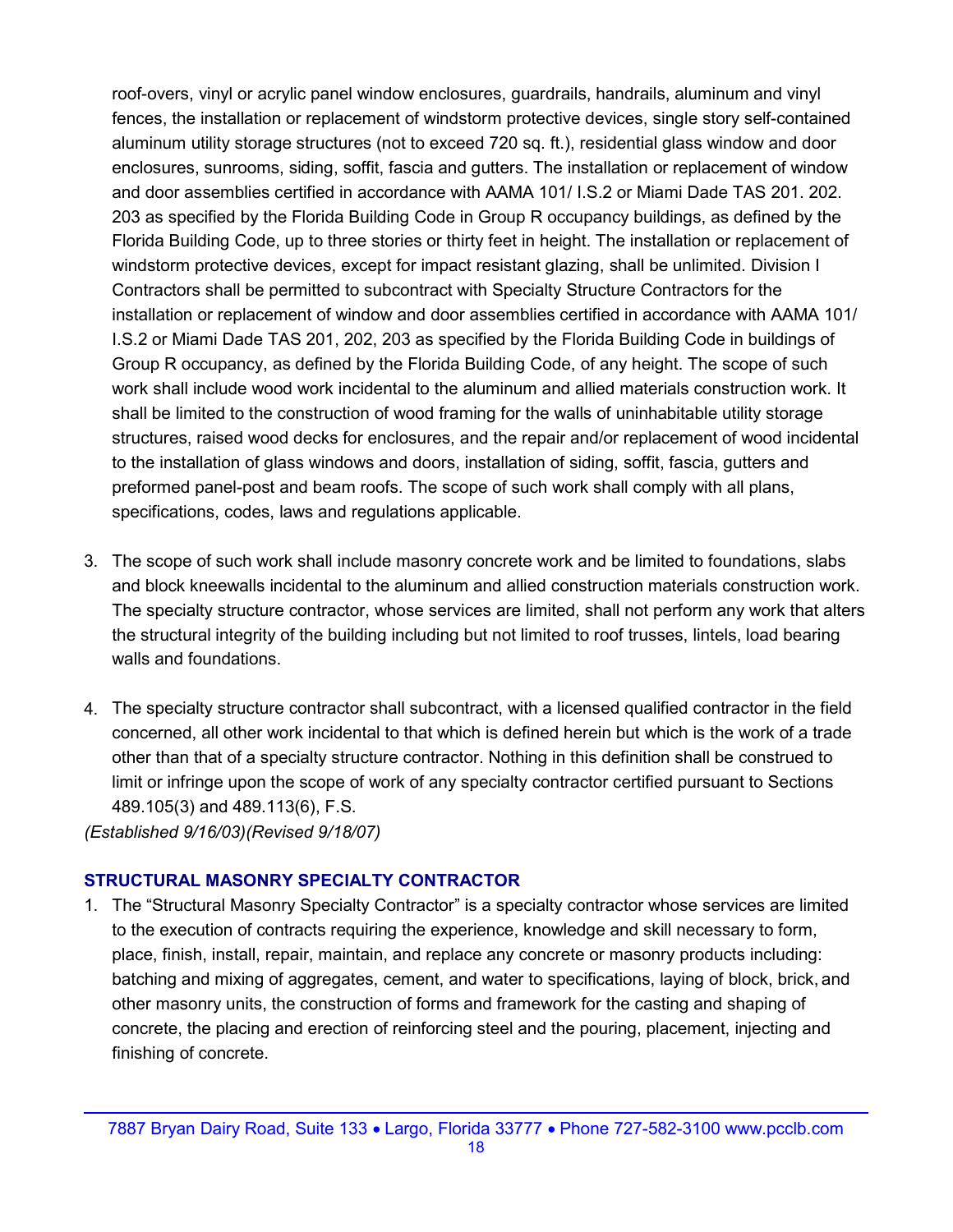- 2. The scope of such work shall include all types of foundations, slabs, footers, curbs, walls, columns, beams and other structures. This work also includes terrazzo and other finishes. The scope of such work shall comply with all plans, specifications and applicable codes, laws and regulations.
- 3. The "Structural Masonry Specialty Contractor" shall not contract for any other work of another trade that is included within the scope of any other licensed contractor. Nothing in this definition shall be construed to limit or infringe upon the scope of the work of any other specialty contractor licensed by the Pinellas County Construction Licensing Board.

(Established 5/16/89)(Rev. 3/18/08)

### STRUCTURAL STEEL SPECIALTY CONTRACTOR

"Structural Steel Specialty." Scope of work is the erection of structural steel shapes and plates, including such minor field fabrication as may be necessary, or any profile, perimeter, or cross-section that are or may be used as structural members for buildings and structures, including riveting, welding, and rigging only in connection therewith. (Established 3/21/95)

### SWIMMING POOL LAYOUT SPECIALTY CONTRACTOR

"Swimming Pool Layout Specialty Contractor" means a swimming pool specialty contractor whose scope of work is limited to the layout, shaping, steel installation, and rough piping of pools, spas, and hot tub shells.

(Established 3/18/08)

### SWIMMING POOL STRUCTURAL SPECIALTY CONTRACTOR

"Swimming Pool Structural Specialty Contractor" means a swimming pool specialty contractor whose scope of work is limited to the shaping and shooting of gunite, shotcrete, concrete, or similar product mix used in the construction of swimming pools and spas. This scope of work includes the installation of fiberglass shells and vinyl liners.

(Established 3/18/08)

#### SWIMMING POOL EXCAVATION SPECIALTY CONTRACTOR

"Swimming Pool Excavation Specialty Contractor" means a swimming pool specialty contractor whose scope of work is limited to the excavation and earthmoving required for the installation of pools, spas, and hot tub shells.

(Established 3/18/08)

#### SWIMMING POOL TRIM SPECIALTY CONTRACTOR

"Swimming Pool Trim Specialty Contractor" means a swimming pool specialty contractor whose scope of work is limited to the installation of tile and coping for pools, spas, and hot tub shells. Decorative or interactive water displays or areas that use recirculated water, including waterfalls and spray nozzles, are also included in this rule within this scope of work.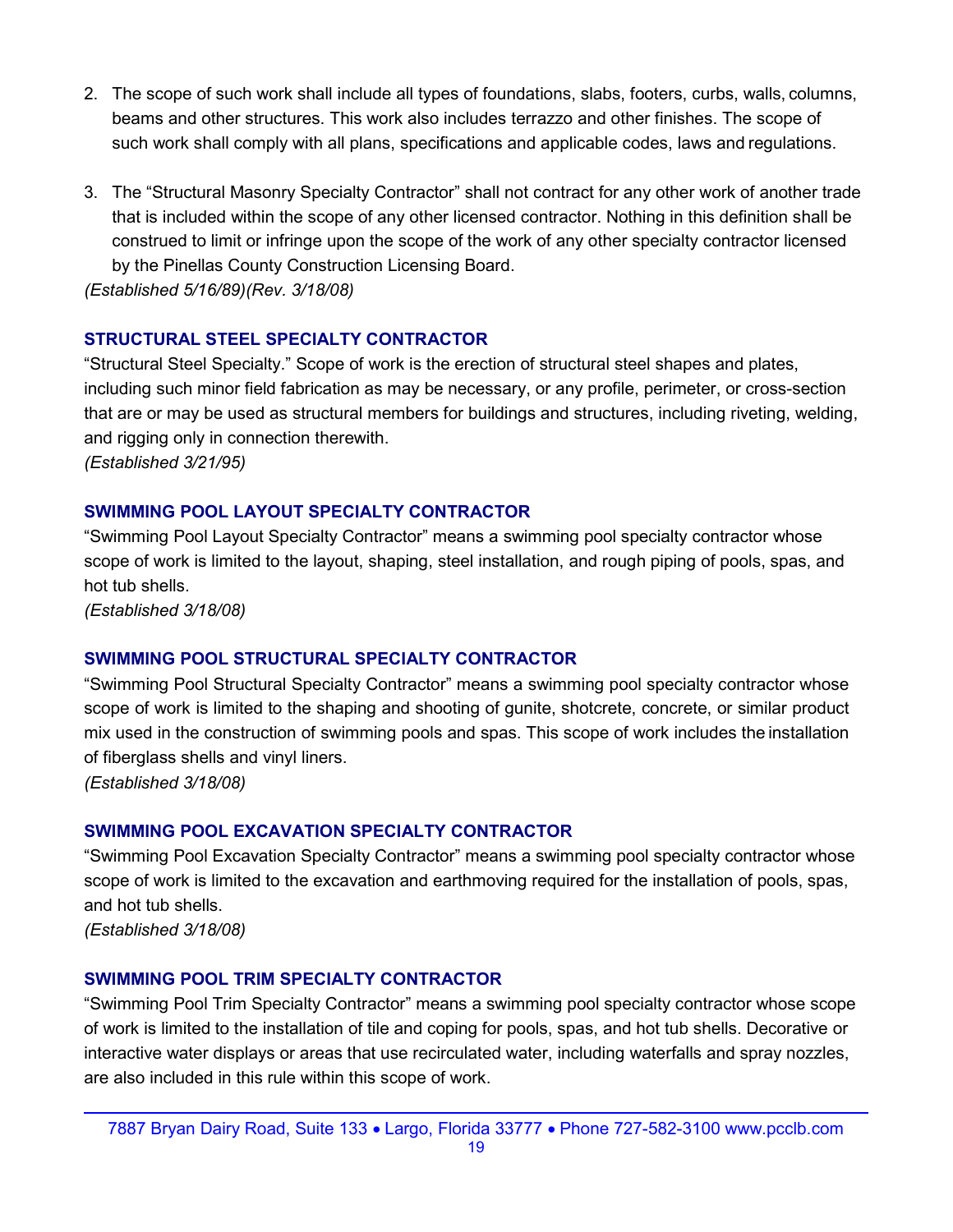### (Established 3/18/08)

### SWIMMING POOL DECKING SPECIALTY CONTRACTOR

"Swimming Pool Decking Specialty Contractor" means a swimming pool specialty contractor whose scope of work is limited to the construction and installation of concrete flatwork, pavers and bricks, retaining walls, and footings associated with the construction of pools, spas, and hot tub shells. (Established 3/18/08)

### SWIMMING POOL PIPING SPECIALTY CONTRACTOR

"Swimming Pool Piping Specialty Contractor" means a swimming pool specialty contractor whose scope of work is limited to the installation of piping or the installation of circulating, filtering, disinfecting, controlling, or monitoring equipment and devices used in the construction of pools, spas, hot tubs, and decorative or interactive water displays or areas.

(Established 3/18/08)

### SWIMMING POOL FINISHES SPECIALTY CONTRACTOR

"Swimming Pool Finishes Specialty Contractor" means a swimming pool specialty contractor whose scope of work is limited to the coating or plastering of the interior surfaces of pools, spas, or hot tub shells.

(Established 3/18/08)

### TILE AND MARBLE SPECIALTY CONTRACTOR

- 1. Scope of Rule: The purpose of this rule is to provide for the certification of a Tile and Marble Specialty Contractor.
- 2. Definition:
- 2.1 The "Tile and Marble Specialty Contractor" is a specialty contractor whose services are limited to the execution of contracts requiring the experience, knowledge and skill necessary for the fabrication, assembling, handling, erection, installation, dismantling, adjustments, alteration, repair and servicing when not prohibited by law, in accordance with accepted industry standards and/or according to the manufacturers specification involving hard tile, marble, cultured marble, non structural stone and thin pavers.
- 2.2 The scope of such work shall include and be limited to the preparation and/or the installation of the base or substrate materials, ceramic tile, grout, marble, cultured marble, and stone floor tile and countertops and wall splash; and thin pavers installed on existing surfaces. The scope of such work shall comply with all plans, specifications, codes, laws and regulations applicable.
- 3. The "Tile and Marble Specialty Contractor" shall not contract for any other work of another trade that is included within the scope of any other licensed contractor. Nothing in this definition shall be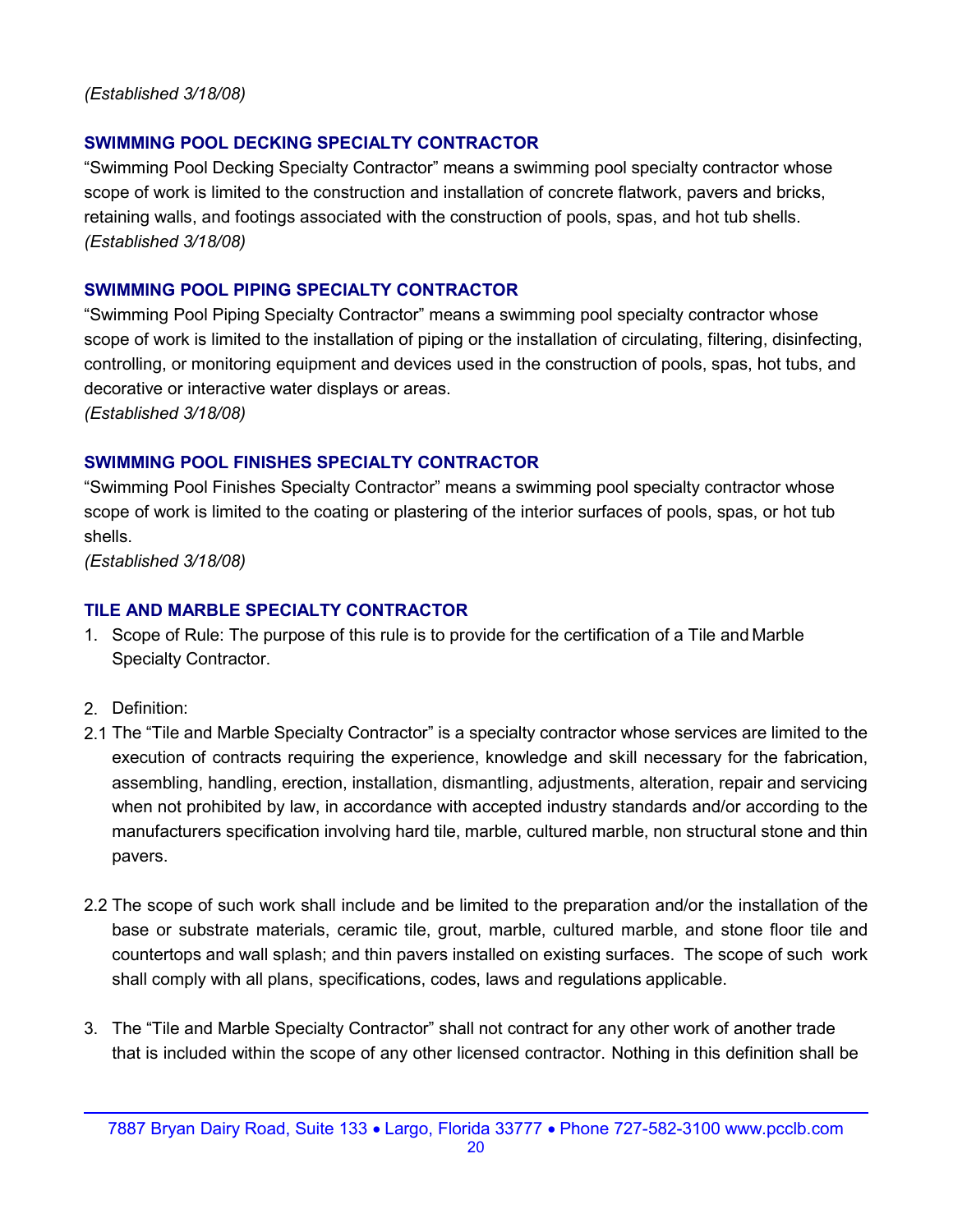construed to limit or infringe upon the scope of the work of any other specialty contractor licensed by the Pinellas County Construction Licensing Board. (Established 7/9/91)(Rev 7/18/06)(Rev 5/15/07)(Effective Date 5/15/07)

### VENEER SPECIALTY CONTRACTOR

"Veneer Specialty Contractor" means a contractor who specializes in and is limited to the installation, repair, replacement, alteration, and maintenance of aluminum and vinyl gutters, siding, soffit and fascia. (Established 3/15/88)

### JOURNEYMAN includes:

- 1. "Air conditioning journeyman" means a person who performs the manual work of installing the service authorized and under the direction of a class A, B, or C air conditioning contractor.
- 2. "Sheet metal journeyman" means a person who performs the manual work of installing sheet metal under the direction of a sheet metal contractor.
- 3. "Journeyman electrician" means a person who performs the work of installing electrical wiring under the direction of a master electrician.
- 4. "Journeyman plumber" means a person who performs the manual work of installing plumbing under the direction of a master plumber.
- 5. "Journeyman Pipe Fitter" means a person who performs the manual work of pipe fitting under the direction of a master pipe fitter.

### The PCCLB does not currently issue licenses in these Classifications or Classifications have been amended or renamed as noted:

Elevator Specialty. Scope of work is the installation, maintenance, repair, alteration, or extension of any elevator, dumbwaiter, or escalator.

Insulation Specialty. Scope is the application or installation of any insulation to prevent loss or gain of heat from rooms or buildings or from internal or external sources in pipes, vessels, ducts, or built-up refrigerated boxes or rooms.

Mobile Home Setup Specialty. Scope is the operations performed at the site which render a mobile home fit for habitation, including positioning, blocking, leveling, supporting, tying down, and connecting utility systems.

(3/21/95)

Aluminum Contractor renamed Specialty Structure Contractor and definition amended 9/16/03 (Originally established 9/15/81)

Flatwork Masonry Specialty Contractor renamed Flatwork Concrete Specialty Contractor and